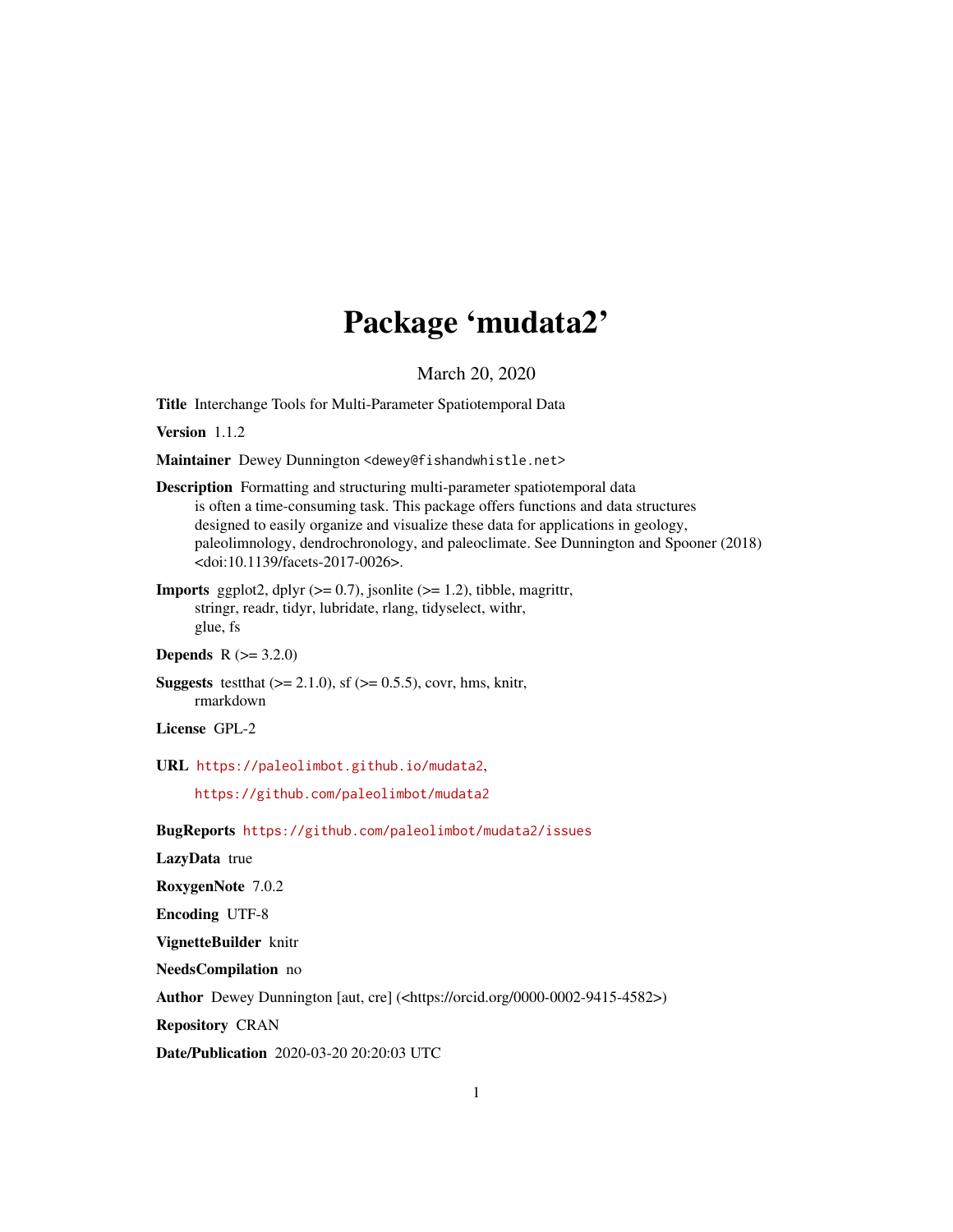## <span id="page-1-0"></span>R topics documented:

|                                                                                                                      | 27                        |
|----------------------------------------------------------------------------------------------------------------------|---------------------------|
|                                                                                                                      |                           |
|                                                                                                                      |                           |
| update_columns_table $\ldots \ldots \ldots \ldots \ldots \ldots \ldots \ldots \ldots \ldots \ldots \ldots \ldots 22$ |                           |
|                                                                                                                      |                           |
|                                                                                                                      |                           |
|                                                                                                                      |                           |
|                                                                                                                      |                           |
|                                                                                                                      |                           |
|                                                                                                                      |                           |
|                                                                                                                      |                           |
|                                                                                                                      |                           |
|                                                                                                                      |                           |
| parallel gather $\ldots \ldots \ldots \ldots \ldots \ldots \ldots \ldots \ldots \ldots \ldots \ldots \ldots$         |                           |
|                                                                                                                      |                           |
|                                                                                                                      |                           |
|                                                                                                                      |                           |
|                                                                                                                      |                           |
|                                                                                                                      | $\overline{\phantom{0}}8$ |
|                                                                                                                      | $\overline{7}$            |
|                                                                                                                      | $\overline{7}$            |
|                                                                                                                      | 6                         |
|                                                                                                                      | $\overline{5}$            |
|                                                                                                                      | $\overline{4}$            |
|                                                                                                                      | $\overline{3}$            |
|                                                                                                                      | $\overline{2}$            |

<span id="page-1-1"></span>alta\_lake *Alta Lake Gravity Core Data*

### Description

Bulk geochemistry of a gravity core from Alta Lake, Whistler, British Columbia, Canada.

### Usage

alta\_lake

#### Format

A [mudata](#page-7-1) object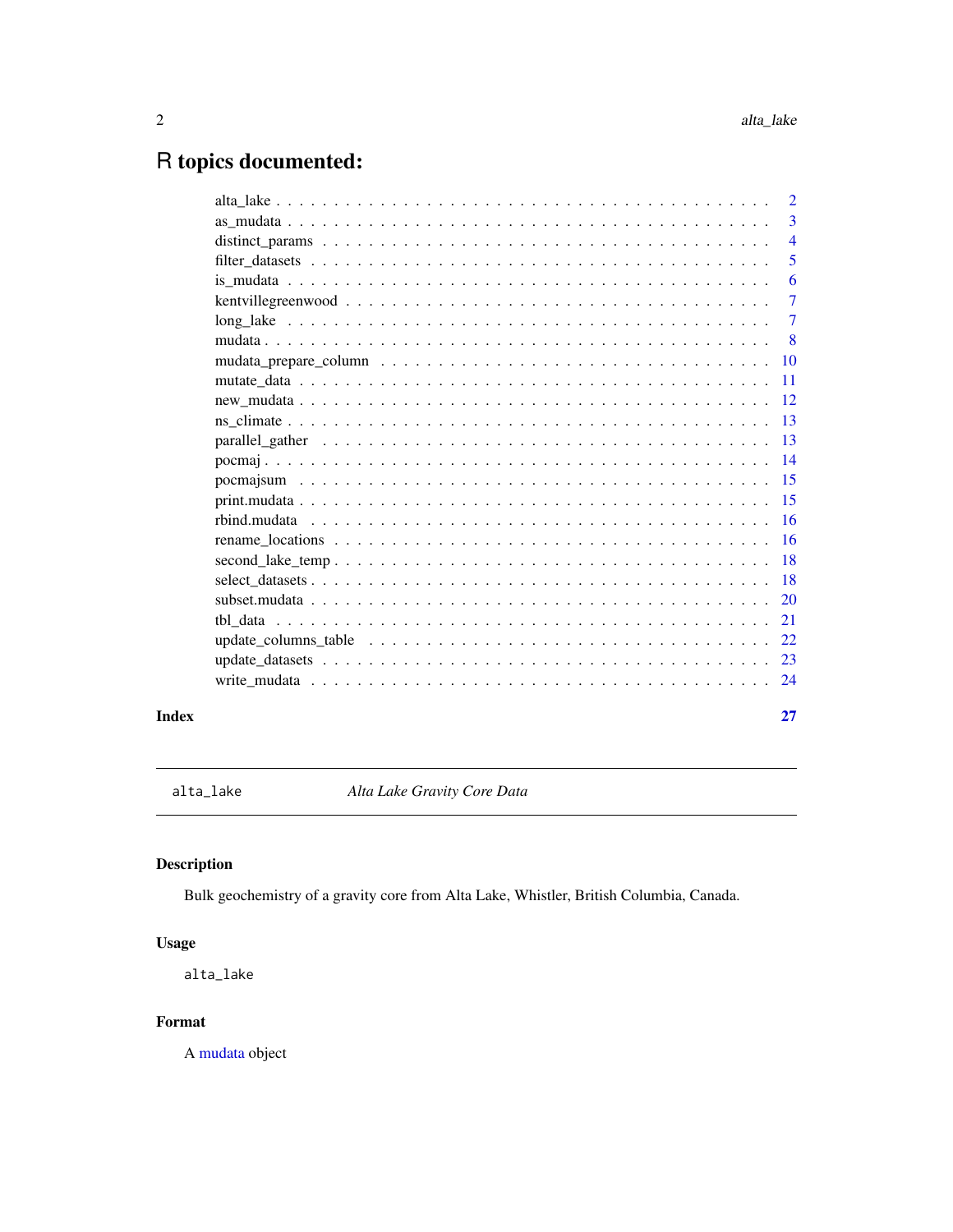#### <span id="page-2-0"></span>as\_mudata 3

#### References

Dunnington DW, Spooner IS, White CE, et al (2016) A geochemical perspective on the impact of development at Alta Lake, British Columbia, Canada. J Paleolimnol 56:315-330. [doi:10.1007/s10933-](https://doi.org/10.1007/s10933-016-9919-x) [016-9919-x](https://doi.org/10.1007/s10933-016-9919-x)

#### Examples

print(alta\_lake)

#### as\_mudata *Coerce objects to mudata*

#### Description

Coerce objects to mudata

#### Usage

```
as_mudata(x, ...)
as.mudata(x, ...)
## S3 method for class 'mudata'
as_mudata(x, ...)
## S3 method for class 'data.frame'
as_mudata(x, ...)
## S3 method for class 'tbl'
as_mudata(x, ...)
## S3 method for class 'list'
as_mudata(x, \ldots)
```
#### Arguments

| X | An object               |
|---|-------------------------|
| . | Passed to other methods |

#### Value

A [mudata](#page-7-1) object or an error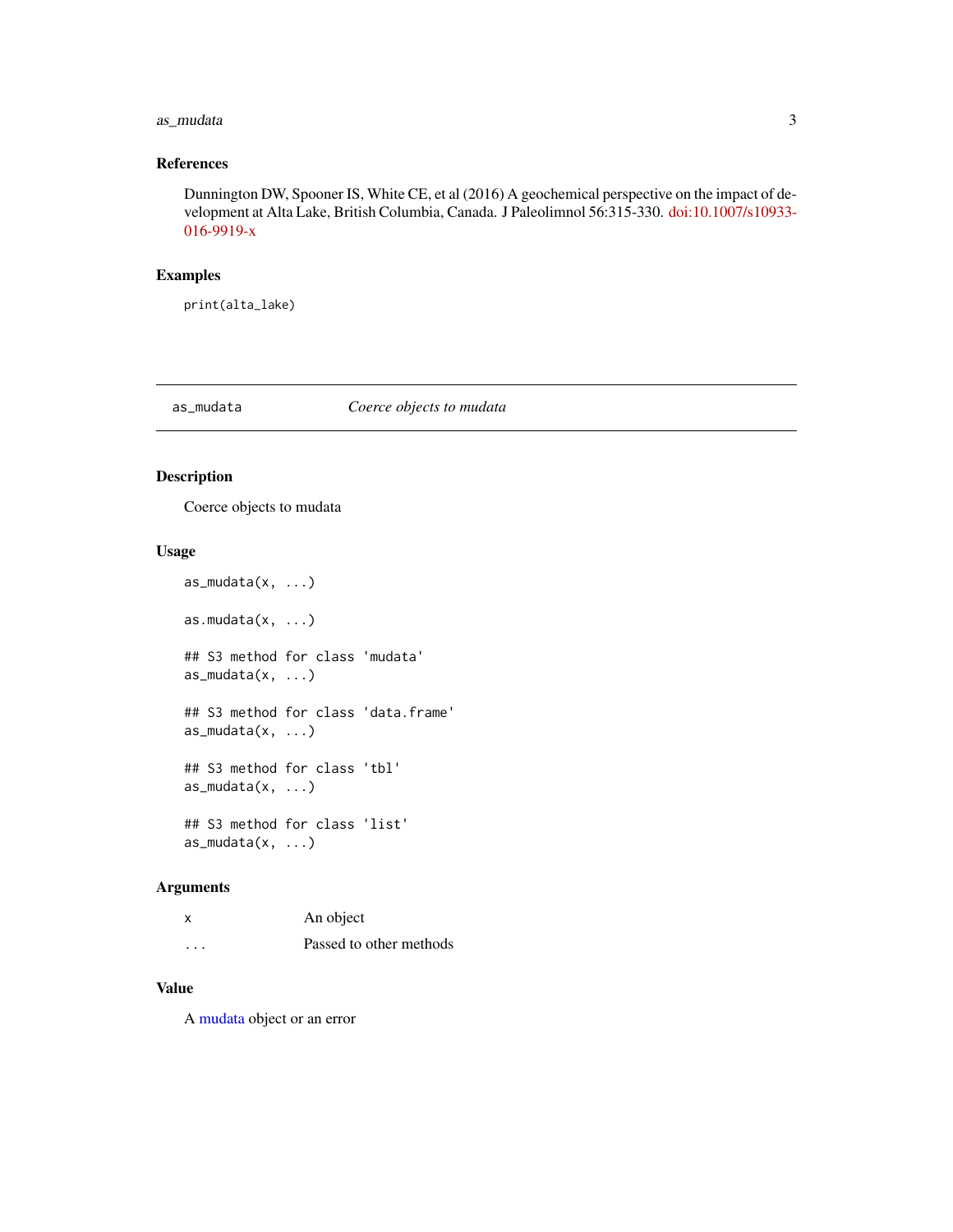<span id="page-3-1"></span><span id="page-3-0"></span>Get distinct params, locations, and datasets from a mudata object

#### Usage

```
distinct_params(x, ...)
## Default S3 method:
distinct_params(x, table = "data", \dots)
distinct_locations(x, ...)
## Default S3 method:
distinct_locations(x, table = "data", \dots)
distinct_datasets(x, ...)
## Default S3 method:
distinct_datasets(x, table = "data", \dots)
distinct_columns(x, ...)
## Default S3 method:
distinct_columns(x, table = names(x), ...)
## S3 method for class 'mudata'
src\_tbls(x, ...)
```
#### Arguments

| x     | A mudata object                                                                                                                                                                                                |
|-------|----------------------------------------------------------------------------------------------------------------------------------------------------------------------------------------------------------------|
| .     | Passed to other methods                                                                                                                                                                                        |
| table | The table to use to calculate the distinct values. Using the "data" table is safest,<br>but for large datasets that are not in memory, using the meta table (params,<br>locations, or datasets) may be useful. |

#### Value

A character vector of distinct parameter names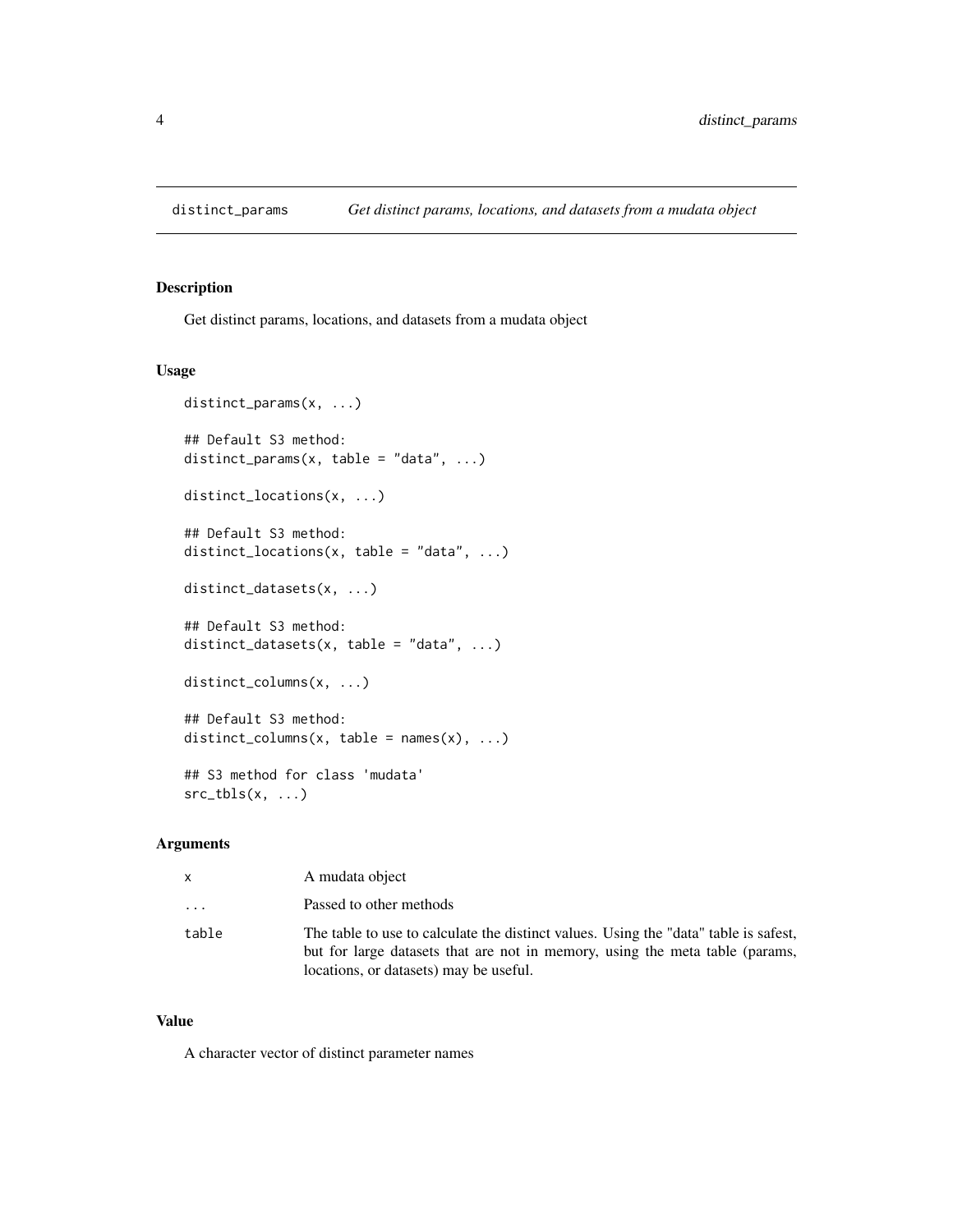#### <span id="page-4-0"></span>filter\_datasets 5

#### Examples

```
distinct_params(kentvillegreenwood)
distinct_locations(kentvillegreenwood)
distinct_datasets(kentvillegreenwood)
```
<span id="page-4-2"></span>filter\_datasets *Subset a mudata object by complex expression*

#### <span id="page-4-1"></span>Description

These methods allow more complex selection criteria than [select\\_datasets](#page-17-1) and family, which only use the identifier values. These methods first subset the required table using the provided expression, then subset other tables to ensure internal consistency.

#### Usage

```
filter_datasets(.data, ...)
## Default S3 method:
filter_datasets(.data, ...)
filter_data(.data, ...)
## Default S3 method:
filter_data(.data, ...)
filter_locations(.data, ...)
## Default S3 method:
filter_locations(.data, ...)
filter_params(.data, ...)
## Default S3 method:
filter_params(.data, ...)
```
#### Arguments

| .data | A mudata object                                   |
|-------|---------------------------------------------------|
| .     | Objects passed to filter on the appropriate table |

#### Value

A subsetted mudata object

#### See Also

[filter,](#page-0-0) [select\\_locations](#page-17-2)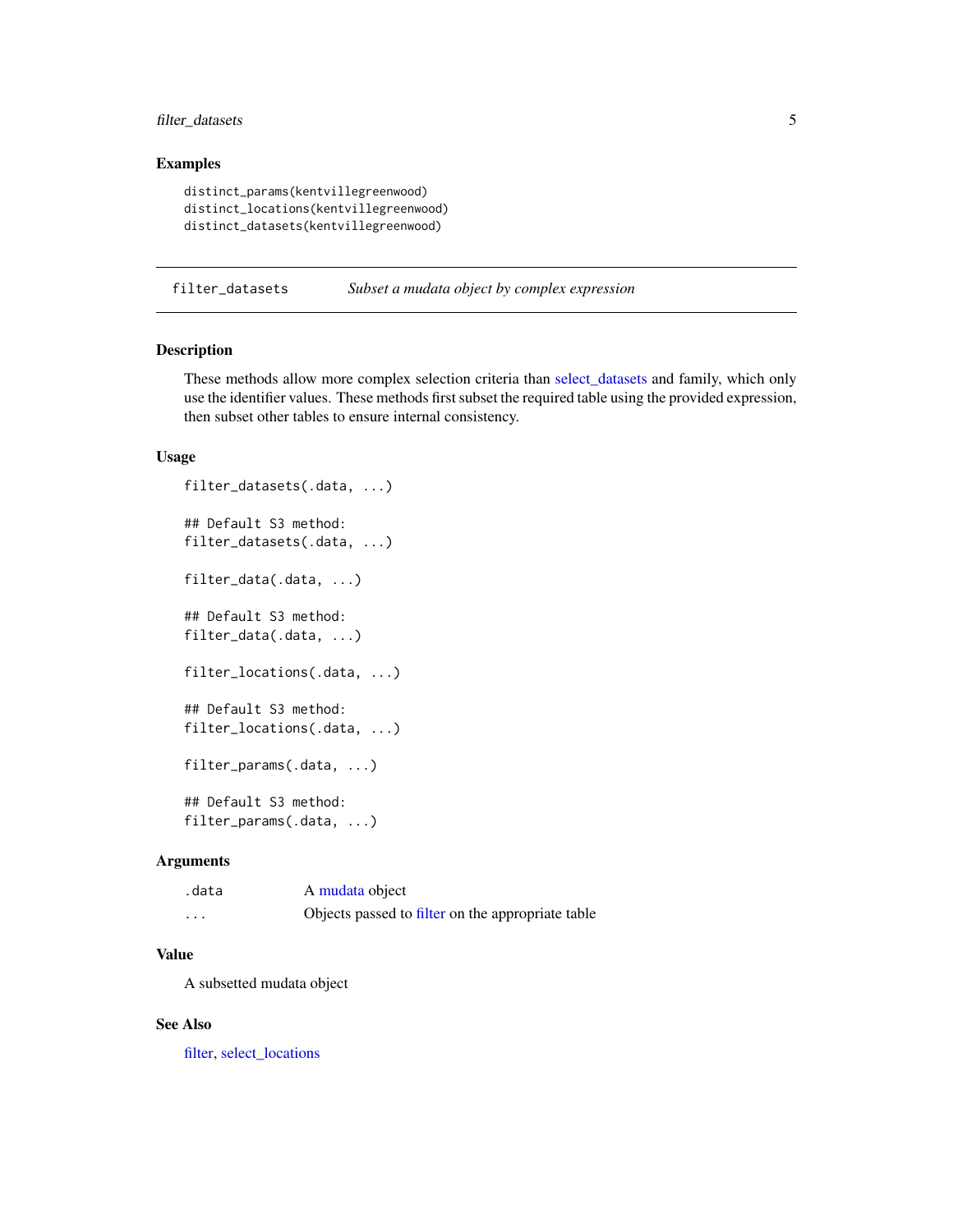<span id="page-5-0"></span>6 is\_mudata

#### Examples

```
# select only locations with a latitude above 45
ns_climate %>%
  filter_locations(latitude > 45)
# select only params measured in mm
ns_climate %>%
  filter_params(unit == "mm")
# select only june temperature from ns_climate
library(lubridate)
ns_climate %>%
  filter_data(month(date) == 6)
```
#### is\_mudata *Test if an object is a mudata object*

#### Description

Test if an object is a mudata object

#### Usage

```
is_mudata(x)
```
is.mudata(x)

#### Arguments

x An object

#### Value

TRUE if the object is a mudata object, FALSE otherwise

### Examples

is\_mudata(kentvillegreenwood)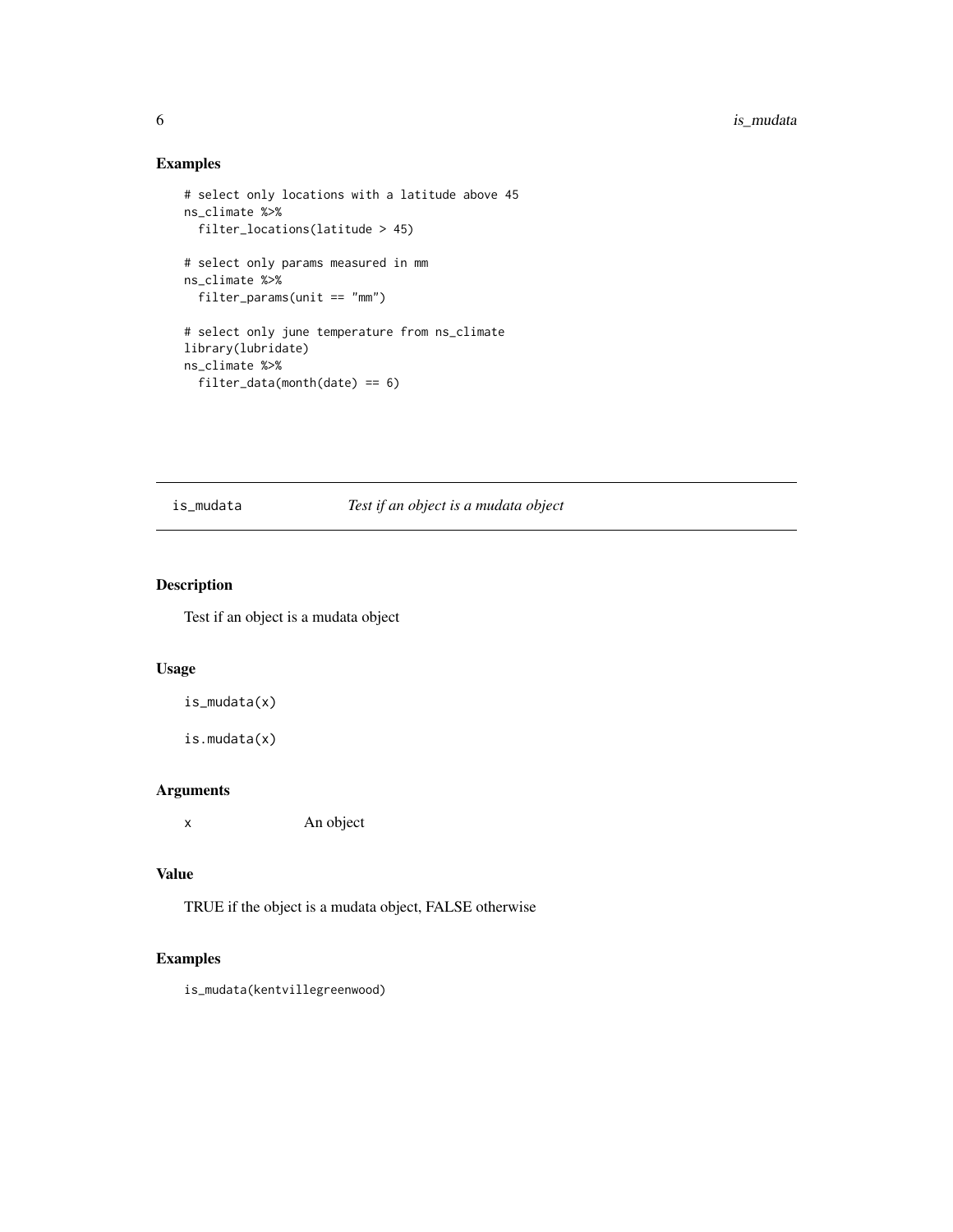<span id="page-6-1"></span><span id="page-6-0"></span>kentvillegreenwood *Kentville/Greenwood Climate Data*

#### Description

Climate data for Kentville and Greenwood (Nova Scotia) for July and August of 1999.

#### Usage

kentvillegreenwood

#### Format

A [mudata](#page-7-1) object

#### Source

Environment Canada via the 'rclimateca' package. <http://climate.weather.gc.ca/>

#### Examples

print(kentvillegreenwood)

<span id="page-6-2"></span>long\_lake *Long Lake Lake Gravity/Percussion Core Data*

#### Description

Bulk geochemistry of a gravity core from Long Lake, Cumberland Marshes Region, Nova Scotia-New Brunswick Border Region, Canada.

#### Usage

long\_lake

#### Format

A [mudata](#page-7-1) object

#### References

Dunnington DW, White H, Spooner IS, et al (2017) A paleolimnological archive of metal sequestration and release in the Cumberland Basin Marshes, Atlantic Canada. FACETS 2:440-460. [doi:10.1139/facets-2017-0004](https://doi.org/10.1139/facets-2017-0004)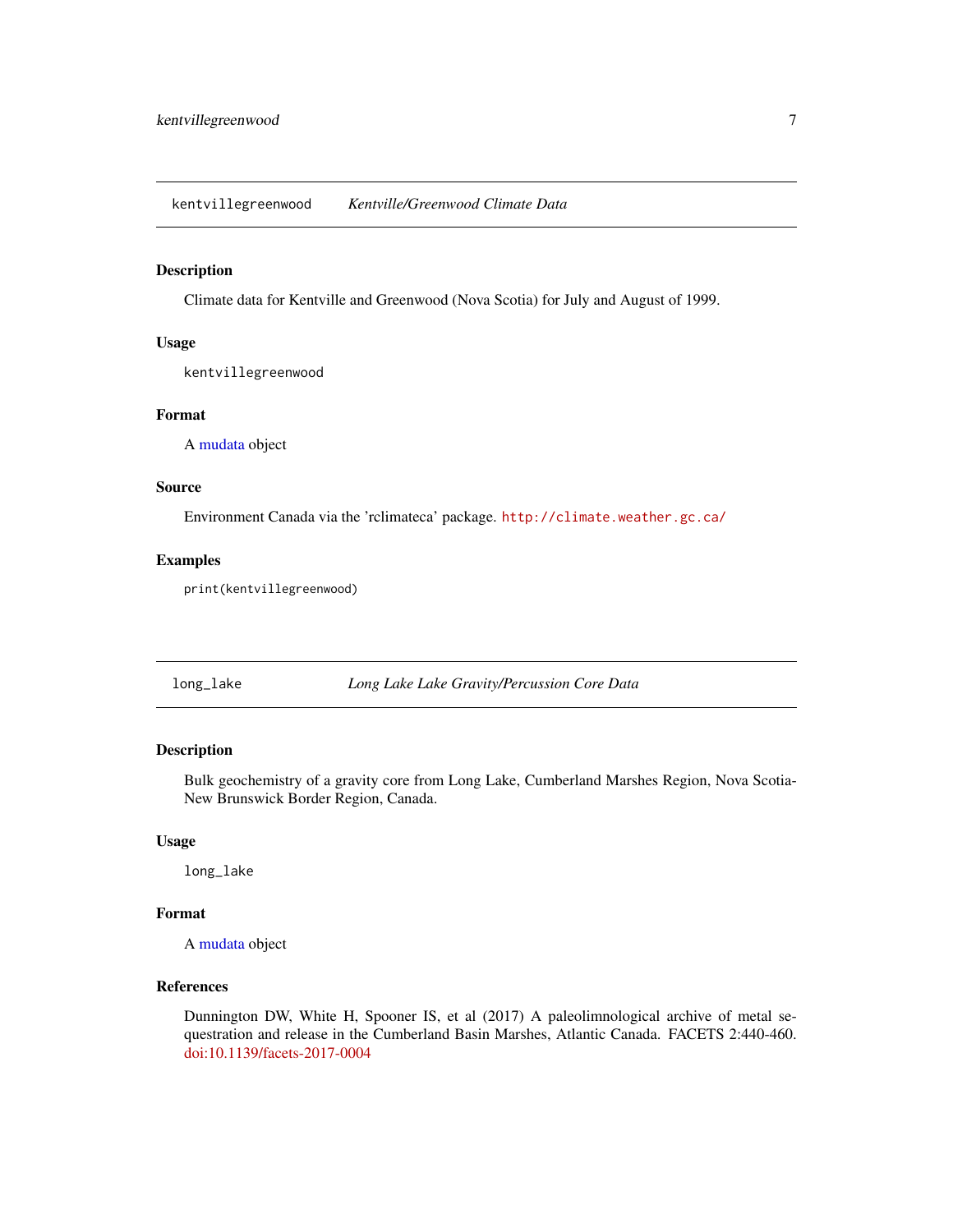<span id="page-7-0"></span>8 mudata and the contract of the contract of the contract of the contract of the contract of the contract of the contract of the contract of the contract of the contract of the contract of the contract of the contract of t

#### Examples

print(long\_lake)

<span id="page-7-1"></span>mudata *Create a mudata object*

#### Description

Create a mudata object, which is a collection of five tables: data, locations, params, datasets, and columns. You are only required to provide the data table, which must contain columns "param" and "value", but will more typically contain columns "location", "param", "datetime" (or "date"), and "value". See [ns\\_climate,](#page-12-1) [kentvillegreenwood,](#page-6-1) [alta\\_lake,](#page-1-1) [long\\_lake,](#page-6-2) and [second\\_lake\\_temp](#page-17-3) for examples of data in this format.

#### Usage

```
mudata(
  data,
  locations = NULL,
  params = NULL,
  datasets = NULL,
  columns = NULL,
  x_columns = NULL,
  ...,
 more_tbls = NULL,
  dataset_id = "default",
  location_id = "default",
  validate = TRUE
\mathcal{L}
```
#### Arguments

| data      | A data.frame/tibble containing columns "param" and "value" (at least), but more<br>typically columns "location", "param", "datetime" (or "date", depending on the<br>type of data), and "value".           |
|-----------|------------------------------------------------------------------------------------------------------------------------------------------------------------------------------------------------------------|
| locations | The locations table, which is a data frame containing the columns (at least)<br>"dataset", and "location". If omitted, it will be created automatically using all<br>unique dataset/location combinations. |
| params    | The params table, which is a data frame containing the columns (at least) "dataset",<br>and "param". If omitted, it will be created automatically using all unique dataset/param<br>combinations.          |
| datasets  | The datasets table, which is a data frame containing the column (at least) "dataset".<br>If omitted, it will be generated automatically using all unique datasets.                                         |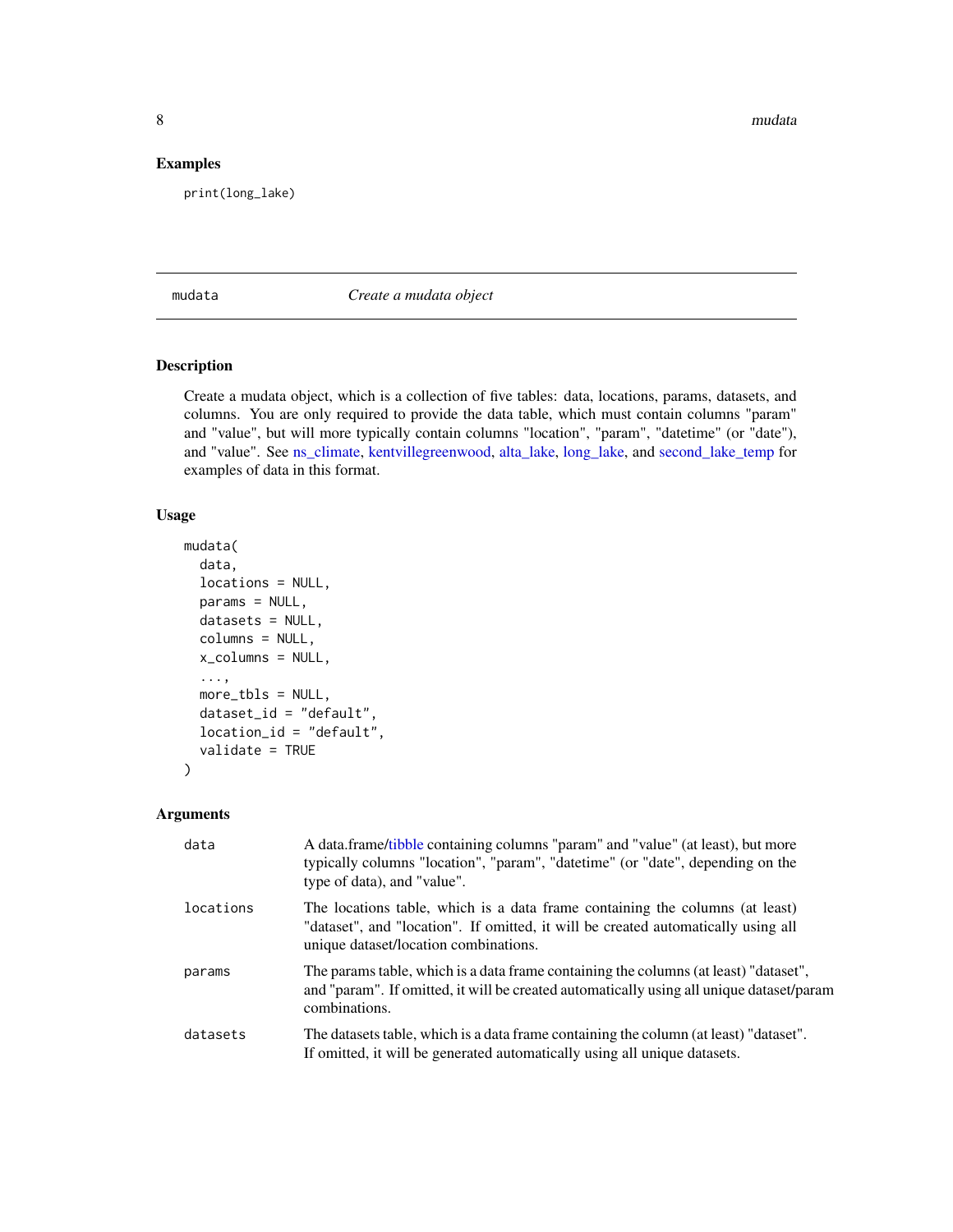#### <span id="page-8-0"></span>mudata 9

| columns     | The columns table, which is a data frame containing the columns (at least)<br>"dataset", "table", and "column". If omitted, it will be created automatically<br>using all dataset/table/column combinations.             |
|-------------|--------------------------------------------------------------------------------------------------------------------------------------------------------------------------------------------------------------------------|
| x columns   | A vector of column names from the data table that in combination with "dataset",<br>"location", and "param" identify unique rows. These will typically be guessed<br>using the column names between "param" and "value". |
|             | , more_tbls More tbls (as named arguments) to be included in the mudata object                                                                                                                                           |
| dataset id  | The dataset to use if a "dataset" column is omitted.                                                                                                                                                                     |
| location id | The location if a "location" column is omitted.                                                                                                                                                                          |
| validate    | Pass FALSE to skip validation of input tables using validate mudata.                                                                                                                                                     |

#### Value

An object of class "mudata", which is a [list](#page-0-0) with components data, locations, params, datasets, columns, and any other tables provided in more\_tbls. All list components must be tbls.

#### References

Dunnington DW and Spooner IS (2018). "Using a linked table-based structure to encode selfdescribing multiparameter spatiotemporal data". FACETS. [doi:10.1139/facets-2017-0026](https://doi.org/10.1139/facets-2017-0026)

```
# use the data table from kentvillegreenwood as a template
kg_data <- tbl_data(kentvillegreenwood)
# create mudata object using just the data table
mudata(kg_data)
# create a mudata object starting from a parameter-wide data frame
library(tidyr)
library(dplyr)
# gather columns and summarise replicates
datatable <- pocmaj %>%
  gather(Ca, Ti, V, key = "param", value = "param_value") %>%
  group_by(core, param, depth) %>%
  summarise(value = mean(param_value), sd = mean(param_value)) %>%
  rename(location = core)
# create mudata object
mudata(datatable)
```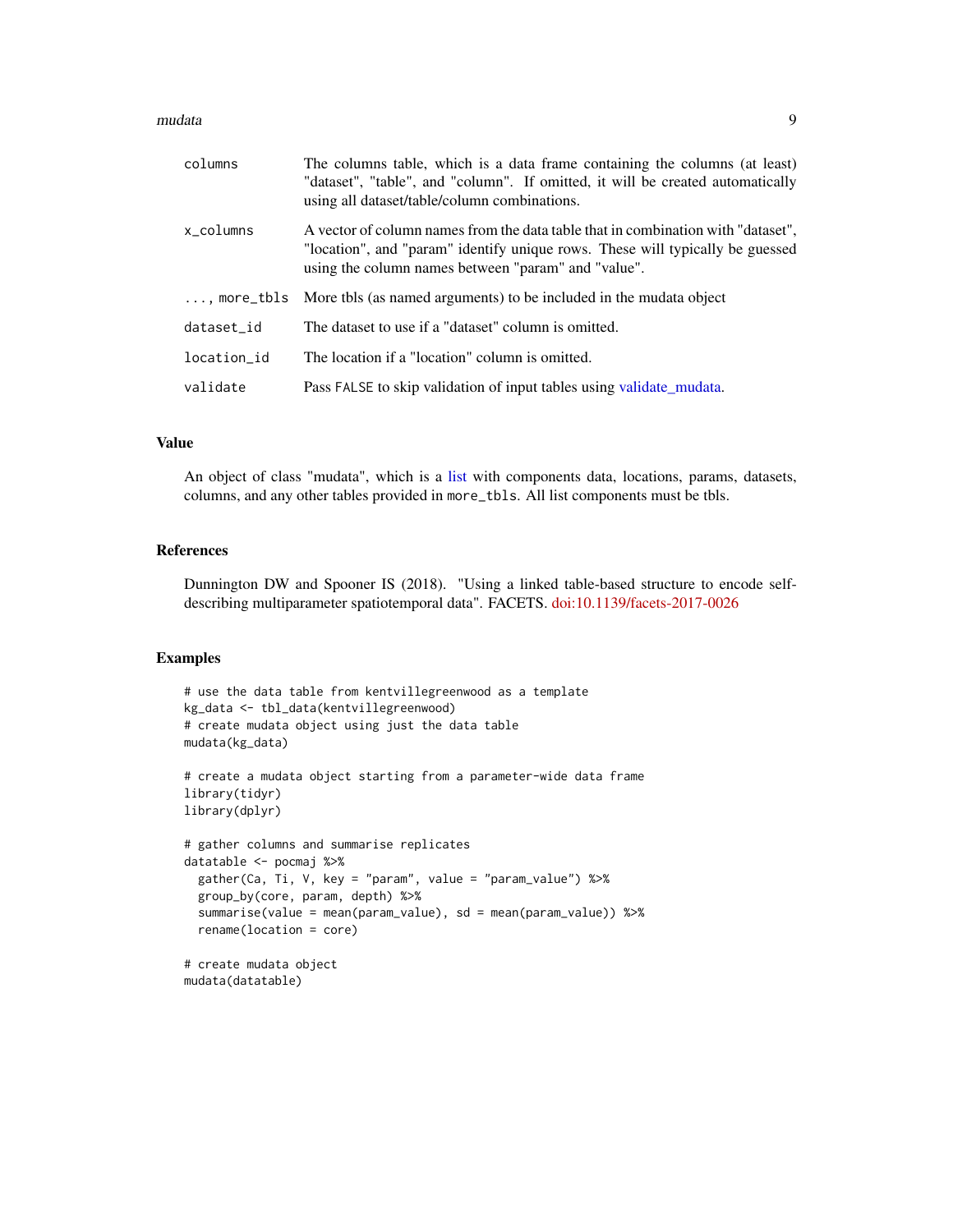<span id="page-9-0"></span>mudata\_prepare\_column *Prepare mudata table columns for writing*

#### **Description**

This set of generics is similar to [output\\_column](#page-0-0) in that it converts columns to a form suitable to writing. mudata\_prepare\_column in combination with is intended to be opposites with mudata\_parse\_column except for date/time vectors that are not in UTC (mudata\_parse\_column assumes UTC, and mudata\_prepare\_column always converts to UTC with a message).

#### Usage

```
mudata\_prepare\_column(x, format = NA, ...)mudata\_prepare\_tbl(x, format = NA, ...)## Default S3 method:
mudata\_prepare\_tbl(x, format = NA, ...)## S3 method for class 'tbl'
mudata\_prepare\_tbl(x, format = NA, ...)## S3 method for class 'data.frame'
mudata\_prepare\_tbl(x, format = NA, ...)## Default S3 method:
mudata\_prepare\_column(x, format = NA, ...)## S3 method for class 'POSIXt'
mudata\_prepare\_column(x, format = NA, ...)## S3 method for class 'sfc'
mudata\_prepare\_column(x, format = NA, ...)## S3 method for class 'hms'
mudata\_prepare\_column(x, format = NA, ...)## S3 method for class 'list'
mudata\_prepare\_column(x, format = NA, ...)mudata_parse_column(x, type_str = NA_character_, ...)
mudata\_parse\_tbl(x, type\_str = NA\_character_1, ...)
```
#### Arguments

x A an object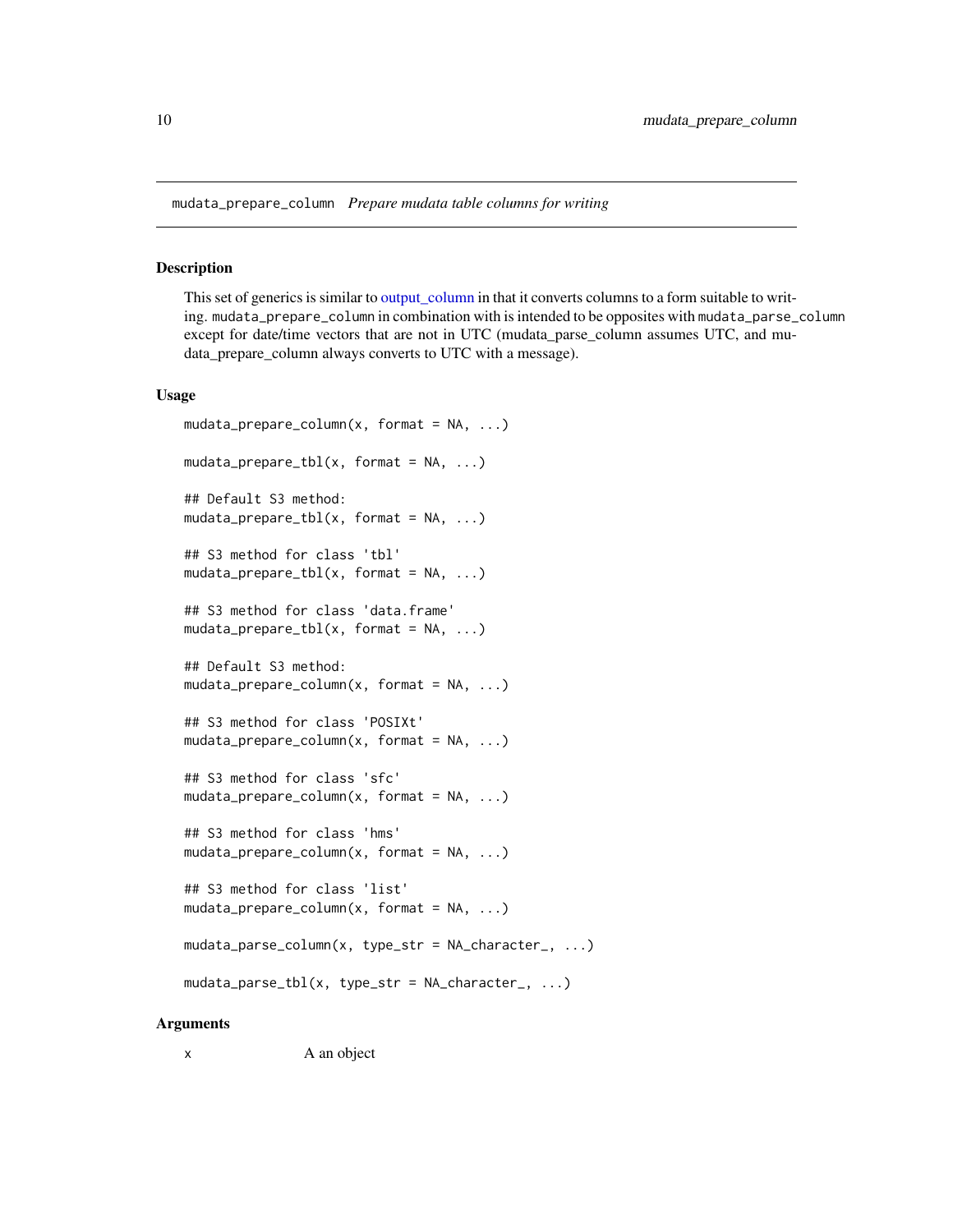#### <span id="page-10-0"></span>mutate\_data 11

| format                  | csv, json, or NA for unknown,                              |
|-------------------------|------------------------------------------------------------|
| $\cdot$ $\cdot$ $\cdot$ | Passed to methods                                          |
| type_str                | A type string, generated by the internal generate_type_str |

#### Details

Type strings are currently internal, and are in the columns table in the "type" column. They are usually one of "character", "date", "datetime", "double", "integer", "json", and "wkt". They can also contain simple arguments, like "wkt(epsg=4326)" (actually, "wkt" is the only type string that should have arguments). You should generally not mess with these (in fact, the "type" column in the coluns table is overwritten right before read by default, so it is hard to mess this up).

#### Value

An atomic vector

mutate\_data *Modify mudata tables*

#### Description

Modify mudata tables

#### Usage

```
mutate_data(x, ...)
mutate_params(x, ...)
mutate_locations(x, ...)
mutate_datasets(x, ...)
mutate_columns(x, ...)
mutate_tbl(x, ...)## Default S3 method:
```
mutate\_tbl(x, tbl, ...)

#### Arguments

| x                       | A mudata object          |
|-------------------------|--------------------------|
| $\cdot$ $\cdot$ $\cdot$ | Passed to mutate         |
| tbl                     | The table name to modify |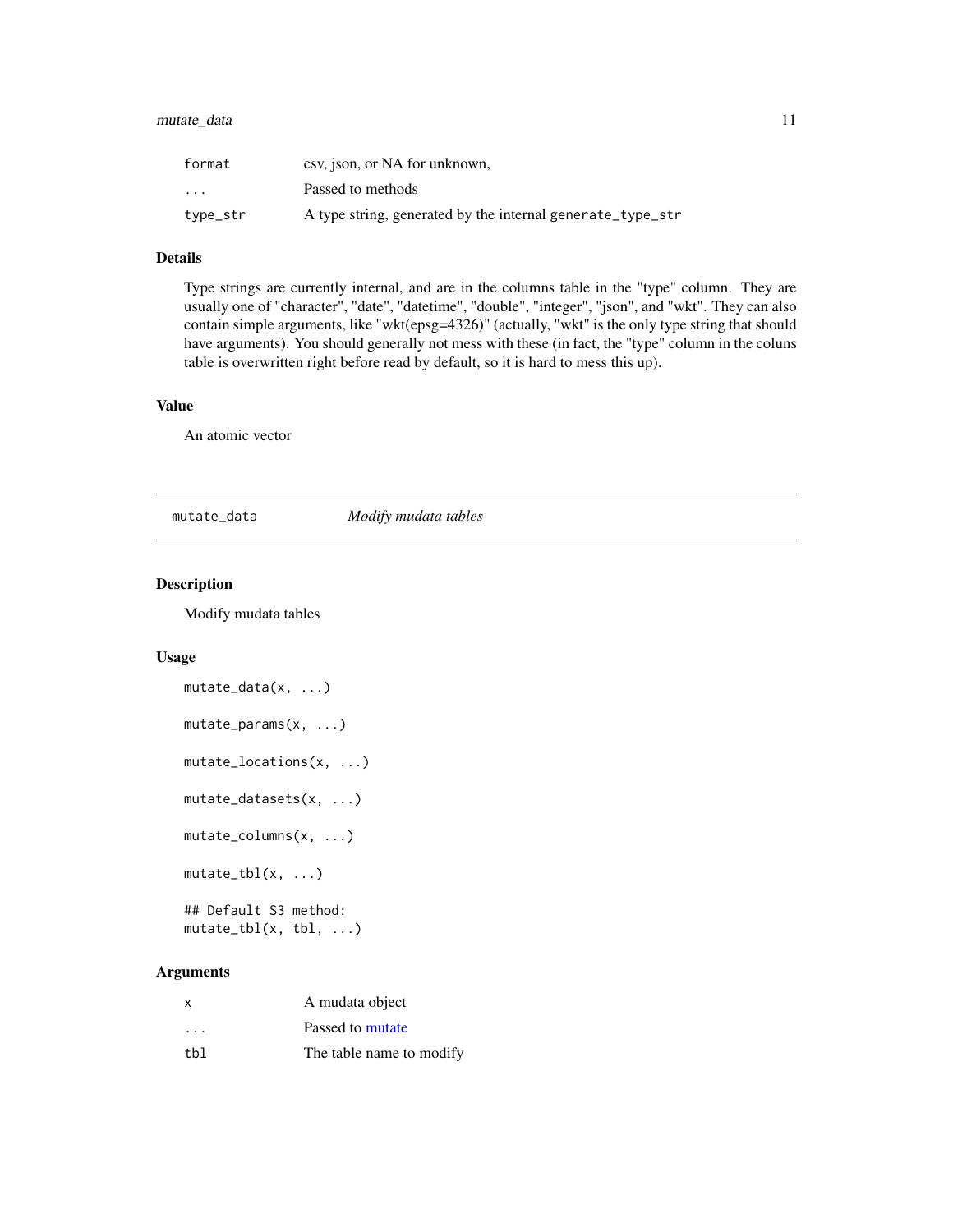#### <span id="page-11-0"></span>Value

A modified mudata object

#### Examples

```
library(lubridate)
second_lake_temp %>%
  mutate_data(datetime = with_tz(datetime, "America/Halifax"))
```
new\_mudata *Validate, create a mudata object*

### <span id="page-11-1"></span>Description

Validates a mudata object by calling [rlang::abort](#page-0-0) when an error is found; creates a mudata object from a [list.](#page-0-0) Validation is generally performed when objects are created using [mudata,](#page-7-1) or when objects are read/writen using [read\\_mudata](#page-23-1) and [write\\_mudata.](#page-23-2)

#### Usage

```
new_mudata(md, x_columns)
validate_mudata(
  md,
  check_unique = TRUE,
  check_references = TRUE,
  action = abort
)
```
#### Arguments

| md               | An object of class 'mudata'                                           |
|------------------|-----------------------------------------------------------------------|
| x_columns        | The x columns attribute (see mudata).                                 |
| check_unique     | Check if columns identify unique values in the appropriate tables     |
| check_references |                                                                       |
|                  | Check the referential integrity of the mudata object                  |
| action           | The function to be called when errors are detected in validate_mudata |

```
validate_mudata(kentvillegreenwood)
new_mudata(kentvillegreenwood, x_columns = "date")
```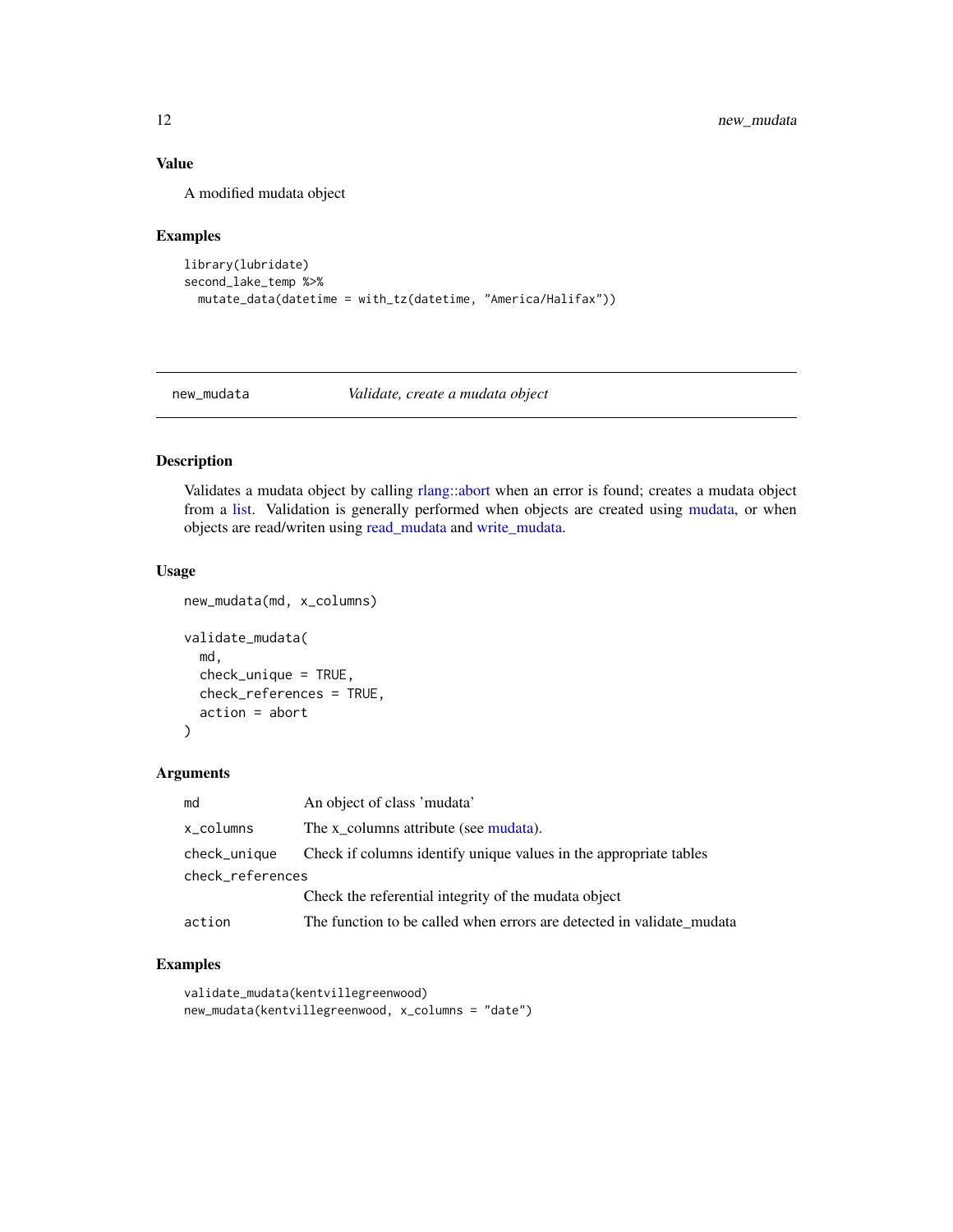<span id="page-12-1"></span><span id="page-12-0"></span>

Monthly climate data for locations in Nova Scotia with records longer than 80 years.

#### Usage

ns\_climate

#### Format

A [mudata](#page-7-1) object

#### Source

Environment Canada: <http://climate.weather.gc.ca/>

#### Examples

print(ns\_climate)

parallel\_gather *Melt multiple sets of columns in parallel*

#### Description

Essentially this is a wrapper around [gather](#page-0-0) that is able to [bind\\_cols](#page-0-0) with several gather operations. This is useful when a wide data frame contains uncertainty or flag information in paired columns.

#### Usage

```
parallel_gather(x, key, ..., convert = FALSE, factor_key = FALSE)
```
#### Arguments

| $\mathsf{x}$ | A data.frame                                                                                                                                                     |
|--------------|------------------------------------------------------------------------------------------------------------------------------------------------------------------|
| key          | Column name to use to store variables, which are the column names of the first<br>gather operation.                                                              |
| $\ddots$ .   | Named arguments in the form $new_{col\_name} = c(old, col, names)$ . All named<br>arguments must have the same length (i.e., gather the same number of columns). |
| convert      | Convert types (see gather)                                                                                                                                       |
| factor_key   | Control whether the key column is a factor or character vector.                                                                                                  |
|              |                                                                                                                                                                  |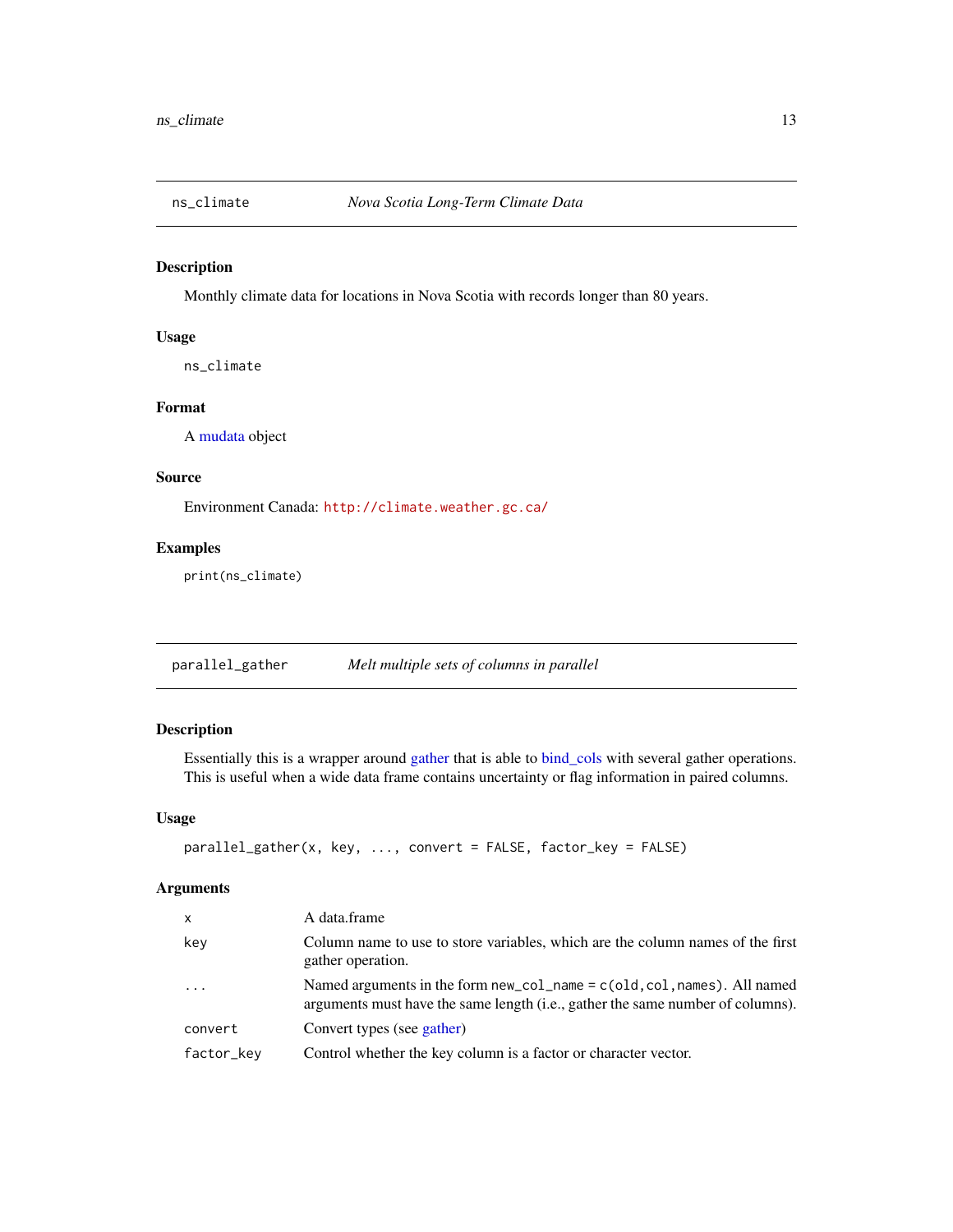14 poemaj

#### Value

A gathered data frame.

#### See Also

[gather](#page-0-0)

#### Examples

```
# gather paired value/error columns using
# parallel_gather
parallel_gather(pocmajsum, key = "param",
                value = c(Ca, Ti, V),
                sd = c(Ca_sdd, Ti_sdd, V_sdd)# identical result using only tidyverse functions
library(dplyr)
library(tidyr)
gathered_values <- pocmajsum %>%
  select(core, depth, Ca, Ti, V) %>%
  gather(Ca, Ti, V,
         key = "param", value = "value")
gathered_sds <- pocmajsum %>%
  select(core, depth, Ca_sd, Ti_sd, V_sd) %>%
  gather(Ca_sd, Ti_sd, V_sd,
         key = "param_sd", value = "sd")
bind_cols(
  gathered_values,
  gathered_sds %>% select(sd)
\mathcal{L}
```
<span id="page-13-1"></span>pocmaj *Pockwock Lake/Lake Major Elemental Sample Data*

#### Description

A small example data.frame used to test structure methods.

#### Usage

pocmaj

#### Format

A data. frame containing multi-qualifier concentration data

<span id="page-13-0"></span>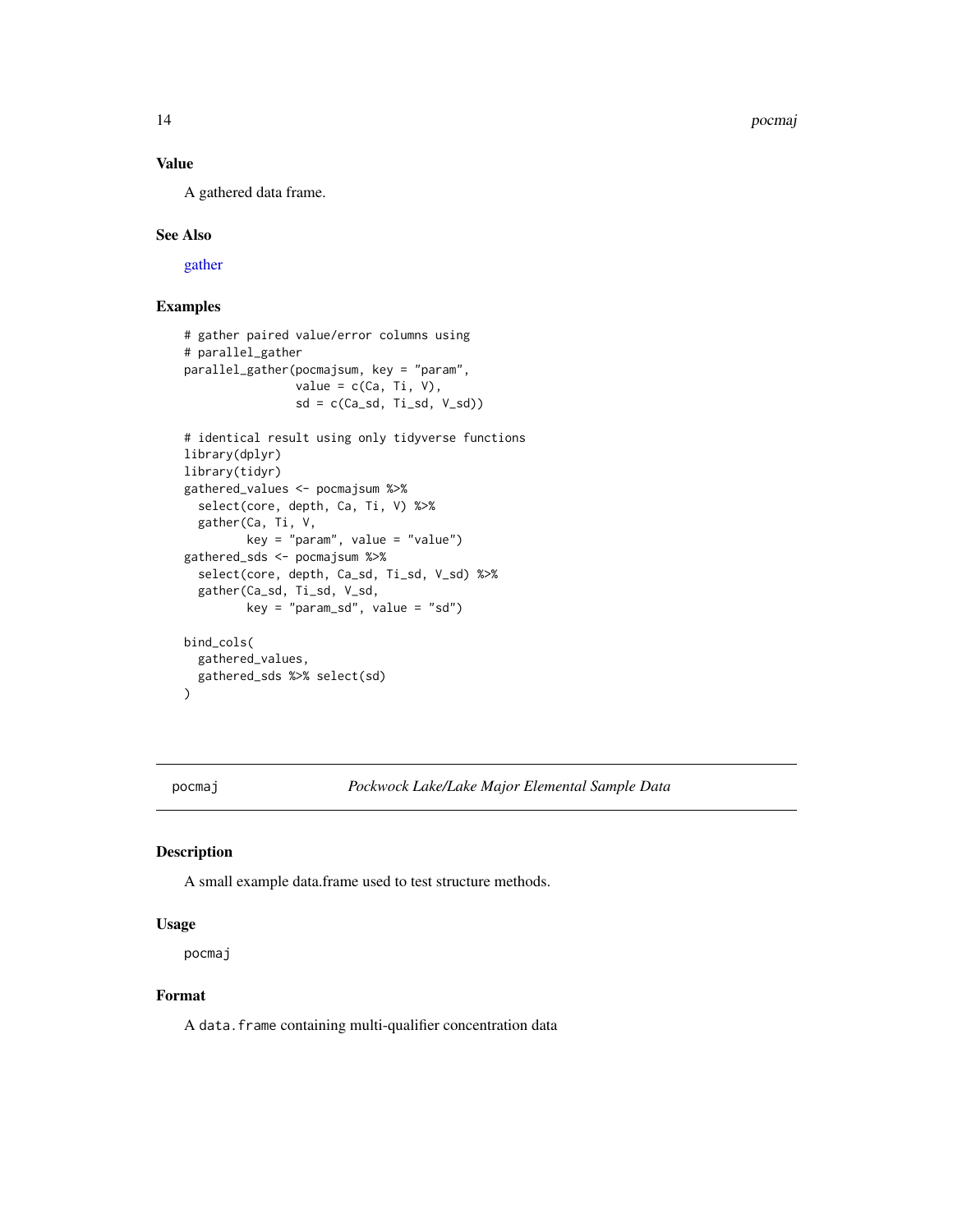<span id="page-14-0"></span>

A small example data.frame of pre-summarised data; a summarised version of the [pocmaj](#page-13-1) dataset.

#### Usage

pocmajsum

#### Format

A data.frame containing multi-qualifier data

print.mudata *Print a mudata object*

#### Description

Print a mudata object

#### Usage

## S3 method for class 'mudata'  $print(x, ..., width = NULL)$ 

## S3 method for class 'mudata' summary(object, ...)

#### Arguments

| x, object               | A mudata object                                  |
|-------------------------|--------------------------------------------------|
| $\cdot$ $\cdot$ $\cdot$ | Passed to other methods                          |
| width                   | The number of characters to use as console width |

#### Value

print returns x (invisibly); summary returns a data frame with summary information.

```
print(kentvillegreenwood)
summary(kentvillegreenwood)
```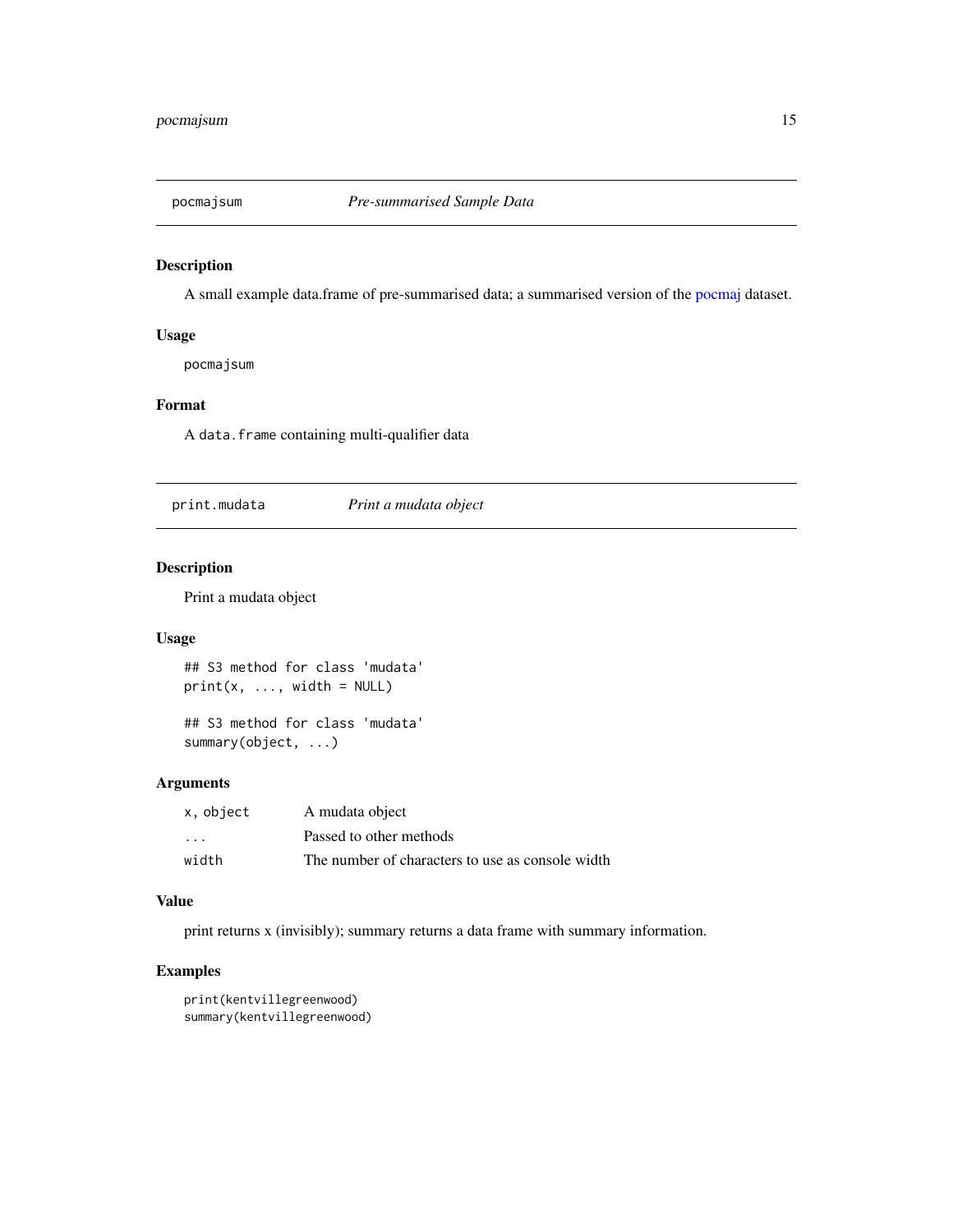<span id="page-15-0"></span>

This implmentation of [rbind](#page-0-0) combines component tables using [bind\\_rows](#page-0-0) and [distinct.](#page-0-0) When combined object use different datasets, or when subsets of the same object are recombined, this function works well. When this is not the case, it may be necessary to modify the tables such that when they are passed to [bind\\_rows](#page-0-0) and [distinct,](#page-0-0) no duplicate information exists. This should be picked up by [validate\\_mudata.](#page-11-1)

#### Usage

## S3 method for class 'mudata'  $rbind(..., validate = TRUE)$ 

#### Arguments

| .        | mudata objects to combine                                |
|----------|----------------------------------------------------------|
| validate | Flag to validate the final object using validate mudata. |

#### Value

A mudata object

#### Examples

```
rbind(
 kentvillegreenwood %>%
    select_params(maxtemp) %>%
    select_locations(starts_with("KENT")),
 kentvillegreenwood %>%
   select_params(mintemp) %>%
    select_locations(starts_with("GREEN"))
)
```
<span id="page-15-1"></span>rename\_locations *Rename identifiers in a mudata object*

#### Description

These functions rename locations, datasets, params, and columns, making sure internal consistency is maintained. These functions use dplyr syntax for renaming (i.e. the [rename](#page-0-0) function). This syntax can also be used while subsetting using [select\\_locations](#page-17-2) and family.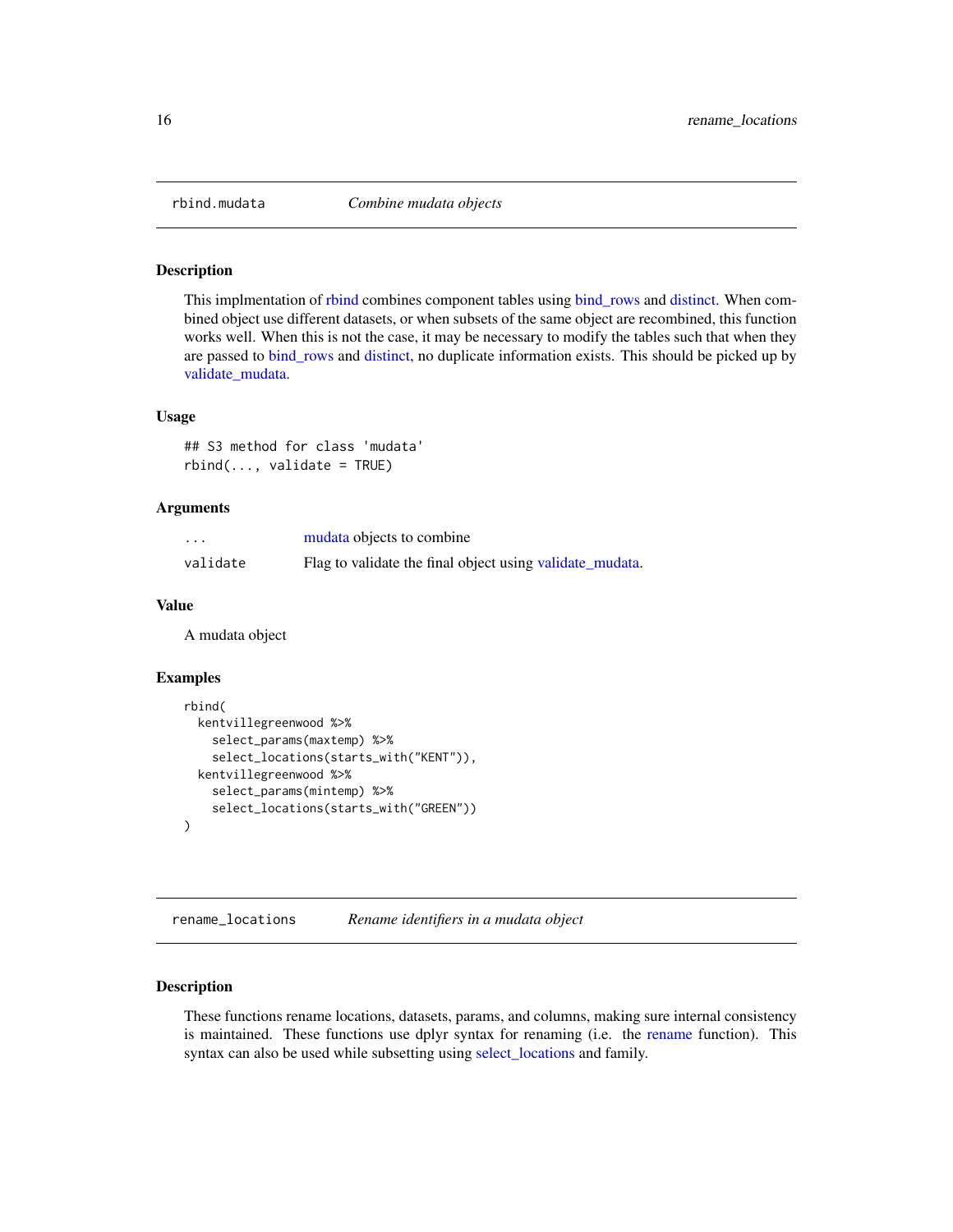<span id="page-16-0"></span>rename\_locations 17

#### Usage

```
rename_locations(.data, ...)
## Default S3 method:
rename_locations(.data, ...)
rename_params(.data, ...)
## Default S3 method:
rename_params(.data, ...)
rename_datasets(.data, ...)
## Default S3 method:
rename_datasets(.data, ...)
rename_columns(.data, ...)
## Default S3 method:
rename_columns(.data, ...)
```
#### Arguments

| .data   | A mudata object                                     |
|---------|-----------------------------------------------------|
| $\cdot$ | Variables to rename in the form new $var = old$ var |

#### Value

A modified mudata object

#### See Also

[rename,](#page-0-0) [select\\_locations](#page-17-2)

```
rename_datasets(kentvillegreenwood, avalley = ecclimate)
rename_locations(kentvillegreenwood, Greenwood = starts_with("GREENWOOD"))
rename_params(kentvillegreenwood, max_temp = maxtemp)
rename_columns(kentvillegreenwood, lon = longitude, lat = latitude)
```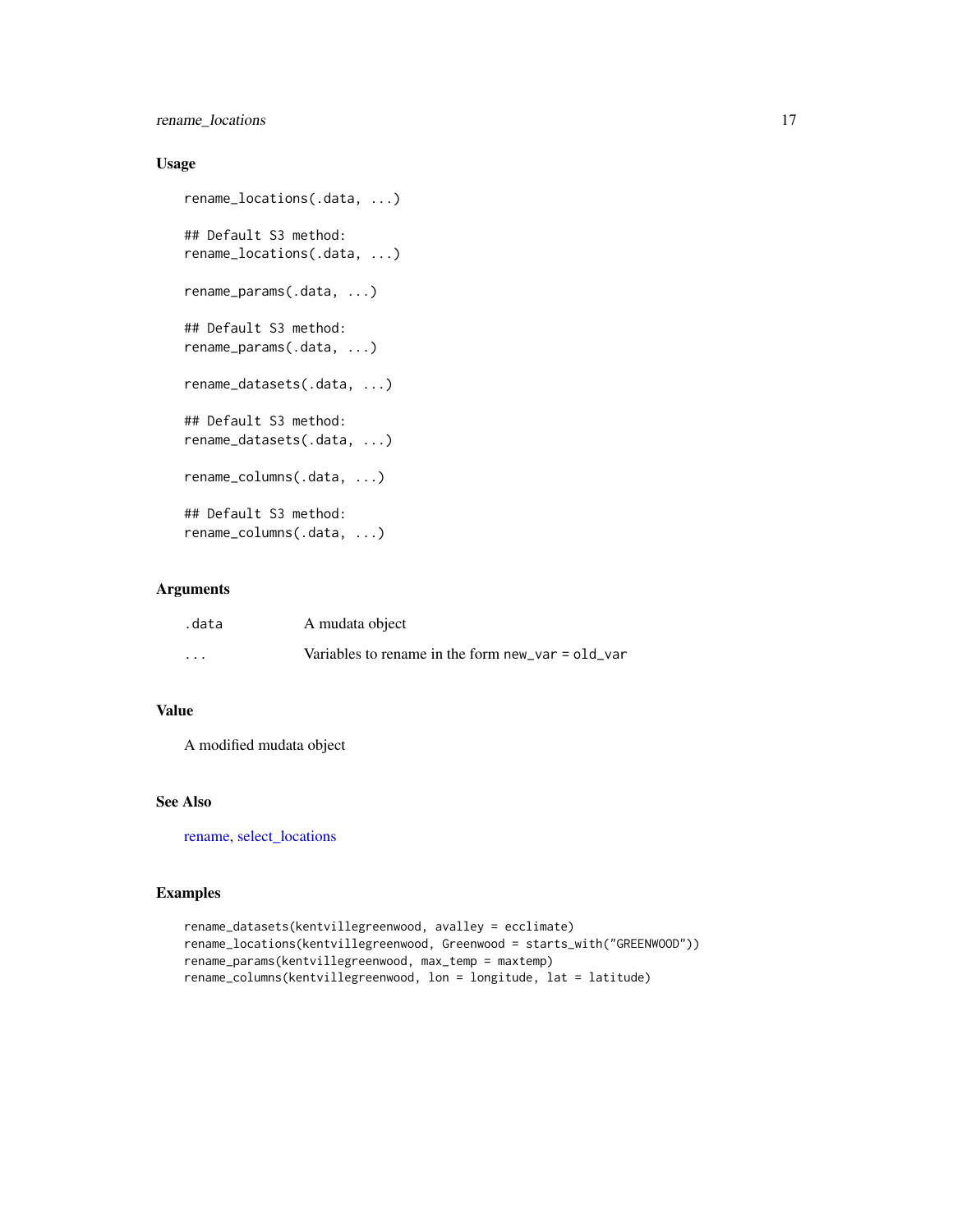<span id="page-17-3"></span><span id="page-17-0"></span>second\_lake\_temp *Second Lake Thermistor String Data*

#### Description

Temperatures at multiple depths in the water column for a season at Second Lake, Lower Sackville, Nova Scotia, Canada.

#### Usage

second\_lake\_temp

#### Format

A [mudata](#page-7-1) object

#### References

Misiuk B (2014) A multi-proxy comparative paleolimnological study of anthropogenic impact between First and Second Lake, Lower Sackville, Nova Scotia. B.Sc.H. Thesis, Acadia University. <http://scholar.acadiau.ca/islandora/object/theses:1148>

#### Examples

print(second\_lake\_temp)

<span id="page-17-1"></span>select\_datasets *Subset a mudata object by identifier*

#### <span id="page-17-2"></span>**Description**

These functions use dplyr-like selection syntax to quickly subset a mudata object by param, location, or dataset. Params, locations, an datasets can also be renamed using keyword arguments, identical to dplyr selection syntax.

#### Usage

```
select_datasets(.data, ...)
## Default S3 method:
select_datasets(.data, ..., .factor = FALSE)
select_locations(.data, ...)
## Default S3 method:
```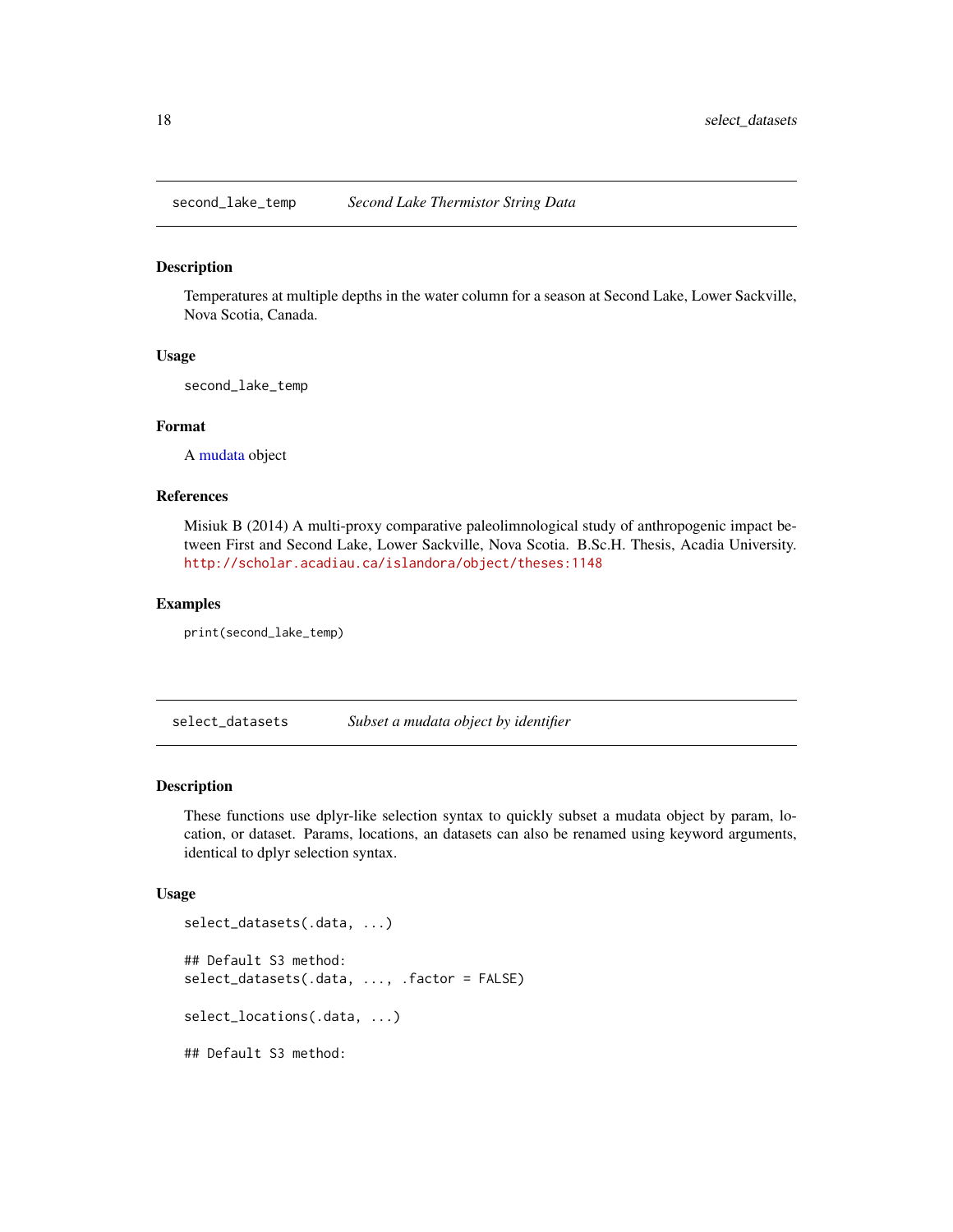#### <span id="page-18-0"></span>select\_datasets 19

```
select_locations(.data, ..., .factor = FALSE)
select_params(.data, ...)
## Default S3 method:
select_params(.data, ..., .factor = FALSE)
```
#### Arguments

| .data   | A mudata object                                                                                                                                        |
|---------|--------------------------------------------------------------------------------------------------------------------------------------------------------|
| .       | Quoted names, bare names, or helpers like starts_with, contains, ends_with,<br>one of or matches.                                                      |
| .factor | If TRUE, the new object will keep the order specified by converting columns to<br>factors. This may be useful for specifying order when using ggplot2. |

#### Value

A subsetted mudata object.

#### See Also

[select,](#page-0-0) [rename\\_locations,](#page-15-1) [distinct\\_locations,](#page-3-1) [filter\\_locations](#page-4-1)

```
# renaming can be handy when locations are verbosely named
ns_climate %>%
  select_locations(sable_island = starts_with("SABLE"),
                  nappan = starts_with("NAPPAN"),
                  baddeck = starts_with("BADDECK")) %>%
  select_params(ends_with("temp"))
# can also use quoted values
long_lake %>%
  select_params("Pb", "As", "Cr")
# can also use negative values to remove params/datasets/locations
long_lake %>%
  select_params(-Pb)
# to get around non-standard evaluation, use one_of()
my_params <- c("Pb", "As", "Cr")
long_lake %>%
  select_params(one_of(my_params))
```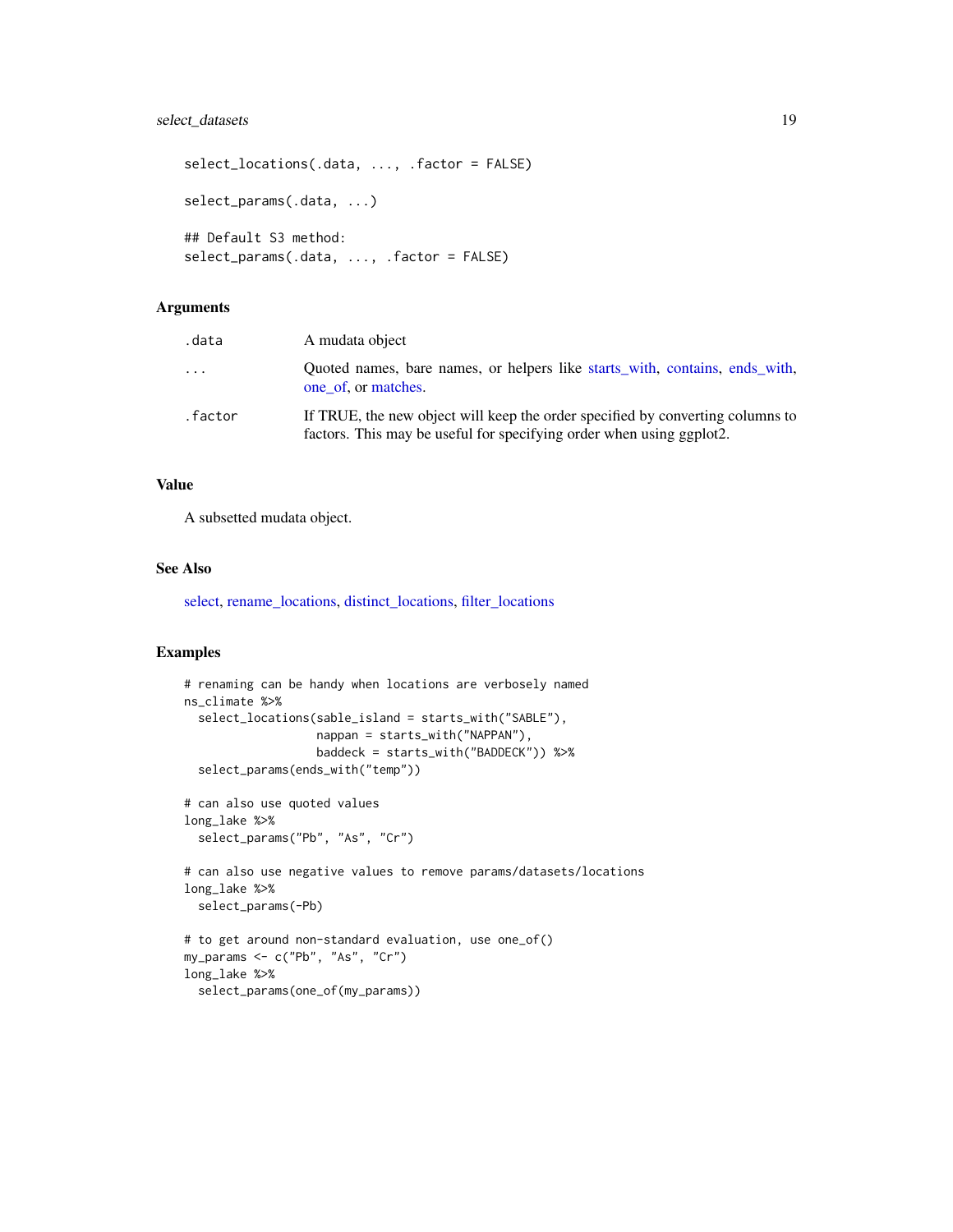<span id="page-19-0"></span>

This object uses standard evalutation to subset a [mudata](#page-7-1) object using character vectors of datasets, params, and locations. The result is subsetted such that all rows in the data table are documented in the other tables (provided) they were to begin with. It is preferred to use [select\\_locations,](#page-17-2) [select\\_params,](#page-17-2) and [select\\_datasets](#page-17-1) to subset a mudata object, or [filter\\_data,](#page-4-1) [filter\\_locations,](#page-4-1) [fil](#page-4-1)[ter\\_params,](#page-4-1) and [filter\\_datasets](#page-4-2) to subset by row while maintaining internal consistency.

#### Usage

## S3 method for class 'mudata'  $subset(x, ..., datasets = NULL, parameters = NULL, locations = NULL)$ 

#### Arguments

| x         | The object to subset            |
|-----------|---------------------------------|
|           | Used to filter the data table   |
| datasets  | Vector of datasets to include   |
| params    | Vector of parameters to include |
| locations | Vector of locations to include  |

#### Value

A subsetted mudata object

#### See Also

[select\\_locations,](#page-17-2) [select\\_params,](#page-17-2) [select\\_datasets,](#page-17-1) [filter\\_data,](#page-4-1) [filter\\_locations,](#page-4-1) [filter\\_params,](#page-4-1) and [fil](#page-4-2)[ter\\_datasets](#page-4-2)

```
subset(kentvillegreenwood, params = c("mintemp", "maxtemp"))
```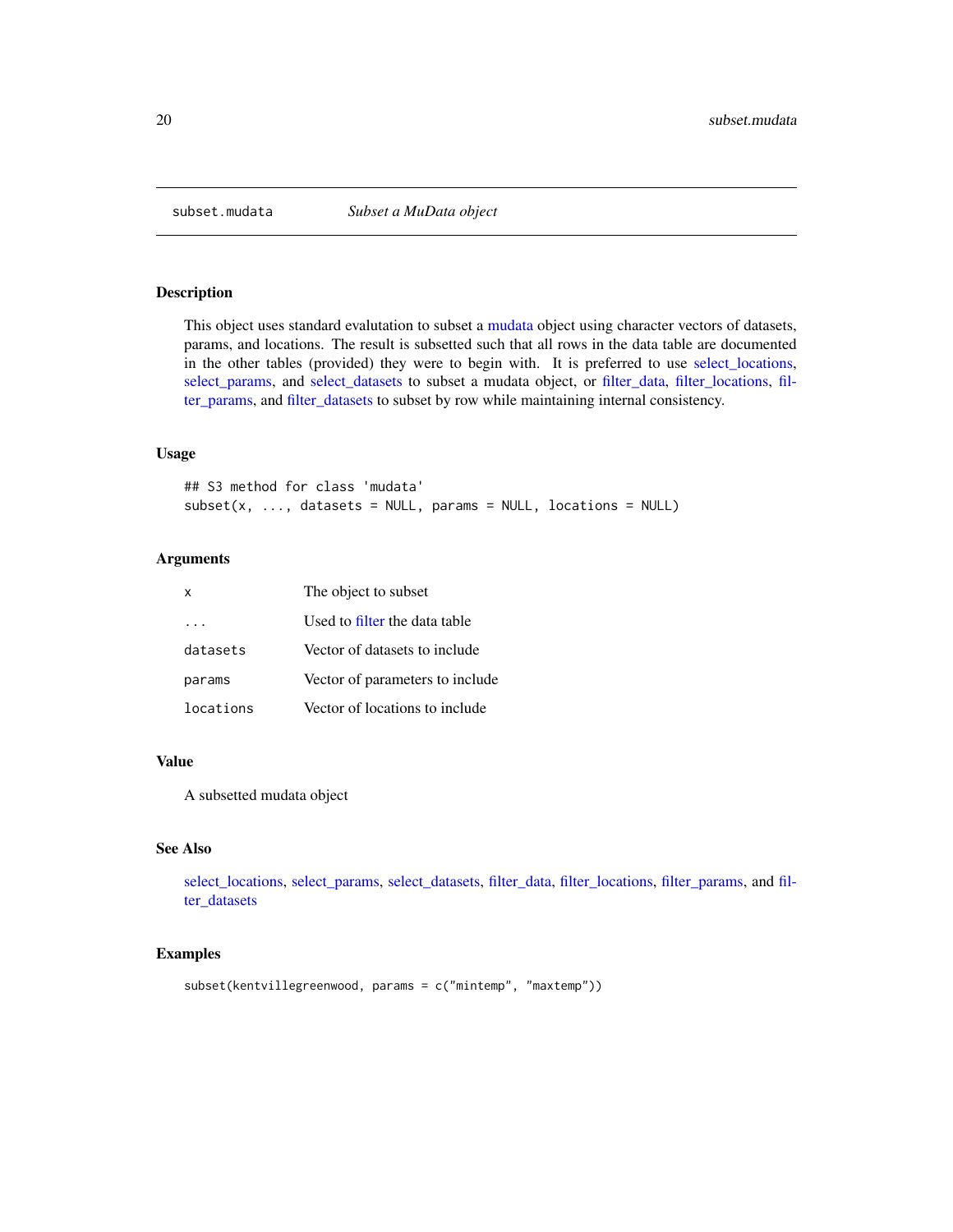<span id="page-20-0"></span>

Access components of a mudata object

#### Usage

```
tbl_data(x)
## Default S3 method:
tbl_data(x)
tbl_data_wide(x, ...)
## Default S3 method:
tbl_data_wide(x, key = "param", value = "value", ...)tbl_params(x)
## Default S3 method:
tbl_params(x)
tbl_locations(x)
## Default S3 method:
tbl_locations(x)
tbl_datasets(x)
## Default S3 method:
tbl_datasets(x)
tbl_columns(x)
tbl_columns(x)
## S3 method for class 'mudata'
tbl(src, which, ...)
x_columns(x)
## Default S3 method:
x_columns(x)
```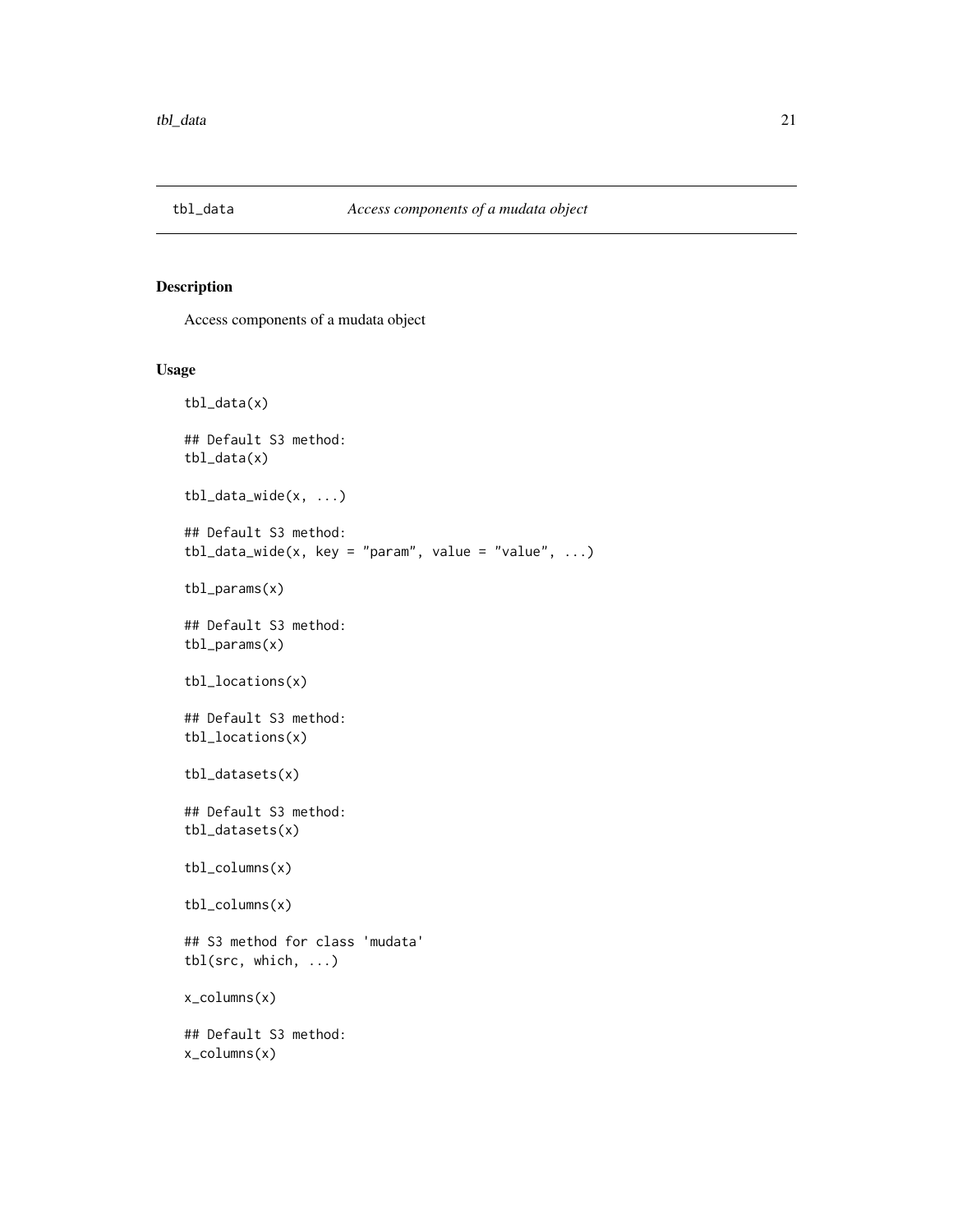### <span id="page-21-0"></span>Arguments

| x, src     | A mudata object         |
|------------|-------------------------|
|            | Passed to other methods |
| key, value | Passed to spread        |
| which      | Which the to extract    |

#### Value

The appropriate component

### Examples

tbl\_data(kentvillegreenwood)

update\_columns\_table *Update the columns table*

### Description

Update the columns table

### Usage

```
update_columns_table(md, quiet = FALSE)
```
#### Arguments

| md    | A mudata object                    |
|-------|------------------------------------|
| quiet | Suppress changes to existing types |

#### Value

A mudata object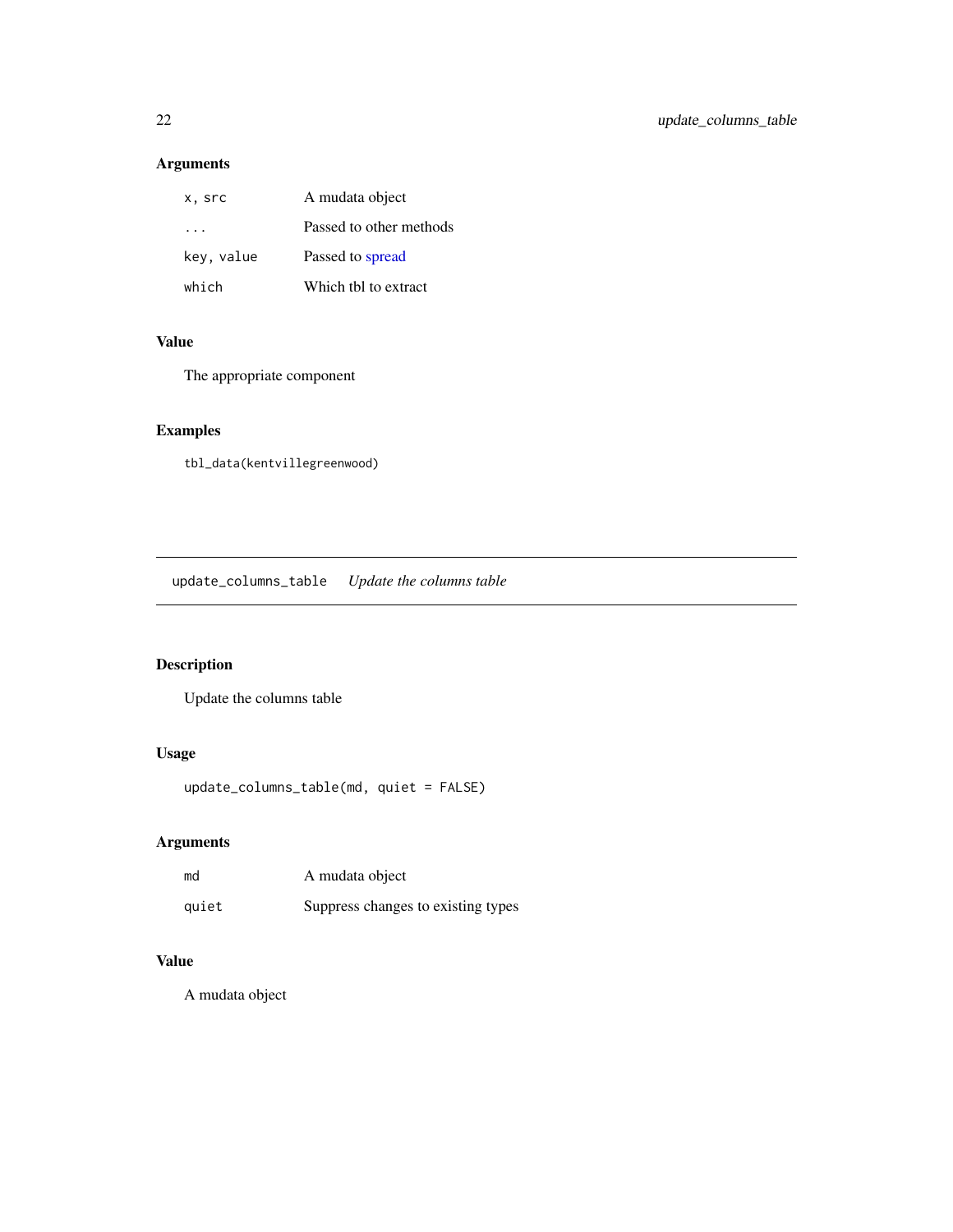<span id="page-22-0"></span>update\_datasets *Add documentation to mudata objects*

### Description

Add documentation to mudata objects

#### Usage

```
update_datasets(x, ...)
## Default S3 method:
update_datasets(x, datasets, ...)
update_locations(x, ...)
## Default S3 method:
update_locations(x, locations, datasets, ...)
update_params(x, ...)
## Default S3 method:
update_params(x, params, datasets, ...)
update_columns(x, ...)
## Default S3 method:
```
update\_columns(x, columns, tables, datasets, ...)

#### Arguments

| x         | A mudata object                               |
|-----------|-----------------------------------------------|
| .         | Key/value pairs (values of length 1)          |
| datasets  | One or more datasets to update                |
| locations | One or more locations to update               |
| params    | One or more params to update                  |
| columns   | One or more columns to update (columns table) |
| tables    | One or more tables to update (columns table)  |

#### Value

A modified version of x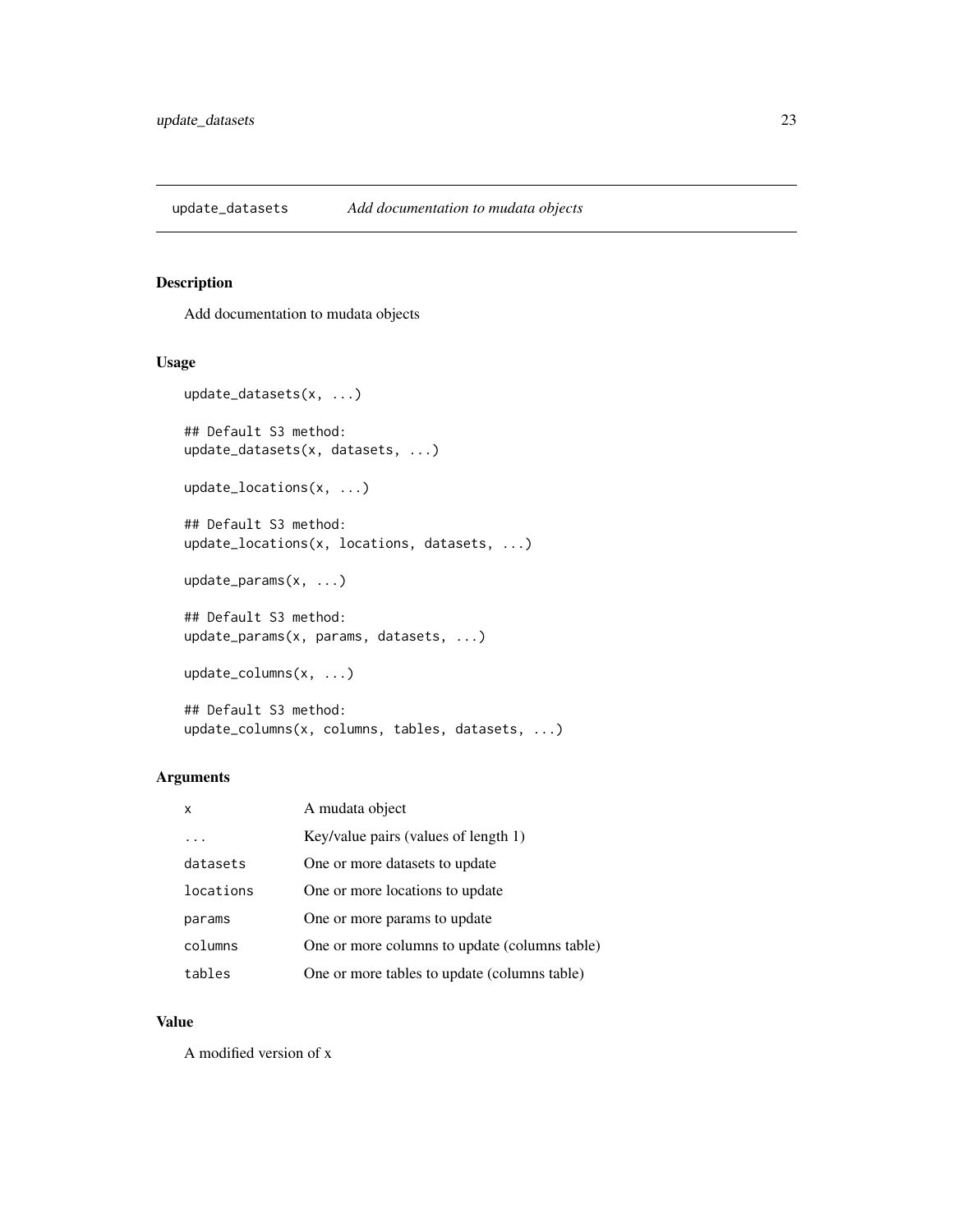#### Examples

```
kentvillegreenwood %>%
 update_datasets("ecclimate", new_key = "new_value") %>%
 tbl_datasets()
```
<span id="page-23-2"></span>write\_mudata *Read/Write mudata objects*

#### <span id="page-23-1"></span>Description

These functions will read and write mudata objects to disk using a directory (which contains one .csv file for each table in the object), a ZIP archive (which is a zipped version of the directory format), or a JSON file. The base read/write functions attempt to guess which of these types to use based on the file extension: use the specific read/write function to avoid this.

#### Usage

```
write_mudata(md, filename, ...)
read_mudata(filename, ...)
write_mudata_zip(
 md,
 filename,
 overwrite = FALSE,
 validate = TRUE,
  update_columns = TRUE,
  ...
)
read_mudata_zip(filename, validate = TRUE, ...)
write_mudata_dir(
 md,
 filename,
 overwrite = FALSE,
 validate = TRUE,
 update_columns = TRUE,
  ...
)
read_mudata_dir(filename, validate = TRUE, ...)
write_mudata_json(
 md,
  filename,
 overwrite = FALSE,
```
<span id="page-23-0"></span>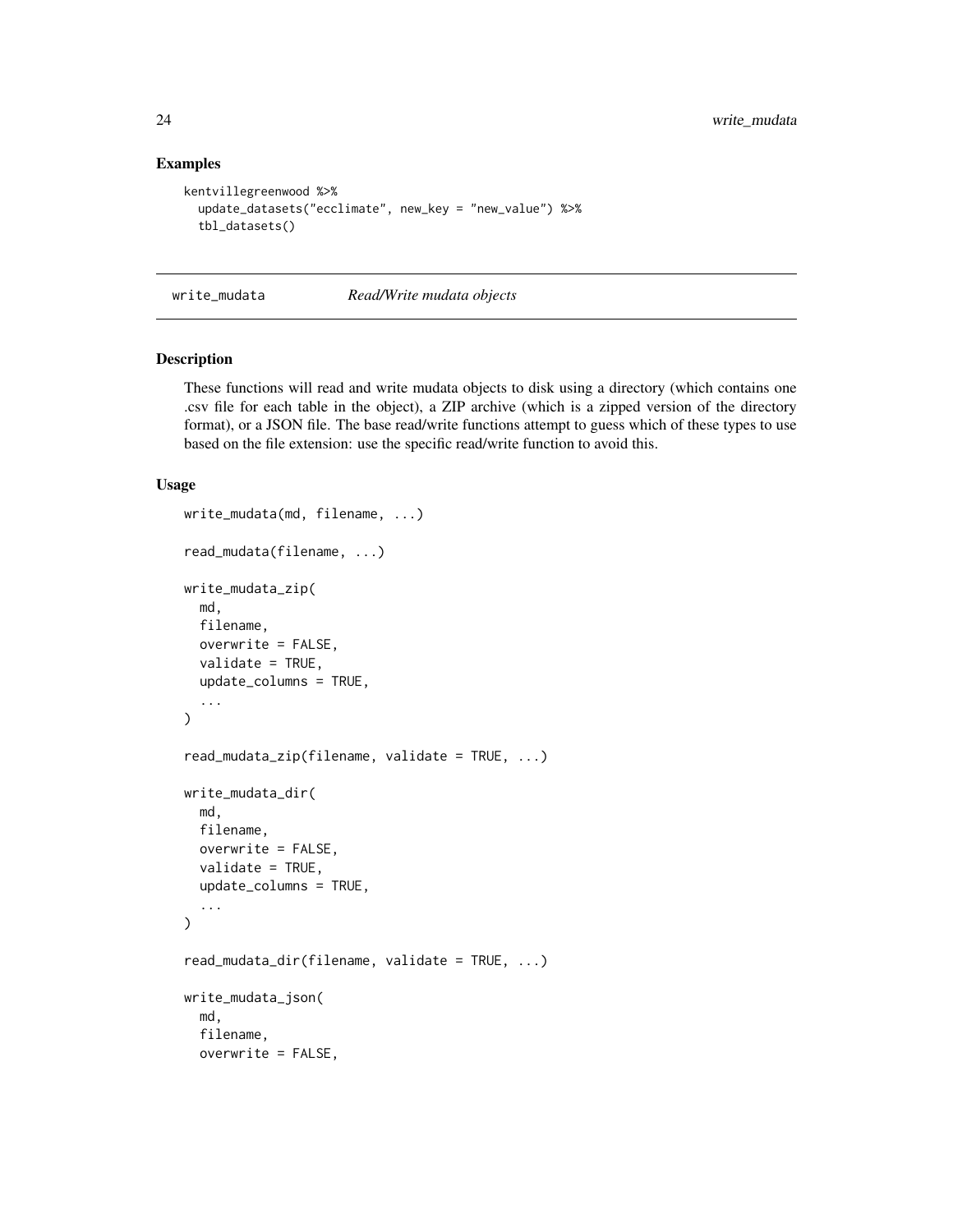#### write\_mudata 25

```
validate = TRUE,
  update_columns = TRUE,
 pretty = TRUE,
  ...
\lambdato_mudata_json(md, validate = TRUE, update_columns = TRUE, pretty = FALSE, ...)
read_mudata_json(filename, validate = TRUE, ...)
from_mudata_json(txt, validate = TRUE, ...)
```
#### Arguments

| md        | A mudata object                                                                                                     |
|-----------|---------------------------------------------------------------------------------------------------------------------|
| filename  | File to read/write (can also be a directory)                                                                        |
| $\ddots$  | Passed to read/write functions                                                                                      |
| overwrite | Pass TRUE to overwrite if the file/directory already exists.                                                        |
| validate  | Flag to validate mudata object after read or before write                                                           |
|           | update_columns Update the columns table "type" column to reflect the internal R types of columns<br>(reccommended). |
| pretty    | Produce pretty or minified JSON output                                                                              |
| txt       | JSON text from which to read a mudata object.                                                                       |

#### Details

These functions are designed to make sure that the read/write operations are as lossless as possible. Some exceptions to this are if date/time columns are not in UTC (in which case they will be converted to UTC before writing), and if table names have characters that are not filesystem safe (allowed characters are [A-Za-z0-9\_.-] and others will be stripped).

```
# read/write to directory
outfile <- tempfile(fileext=".mudata")
write_mudata(kentvillegreenwood, outfile)
md <- read_mudata(outfile)
unlink(outfile)
```

```
# read/write to zip
outfile <- tempfile(fileext=".zip")
write_mudata(kentvillegreenwood, outfile)
md <- read_mudata(outfile)
unlink(outfile)
```

```
# read/write to JSON
outfile <- tempfile(fileext=".json")
write_mudata(kentvillegreenwood, outfile)
```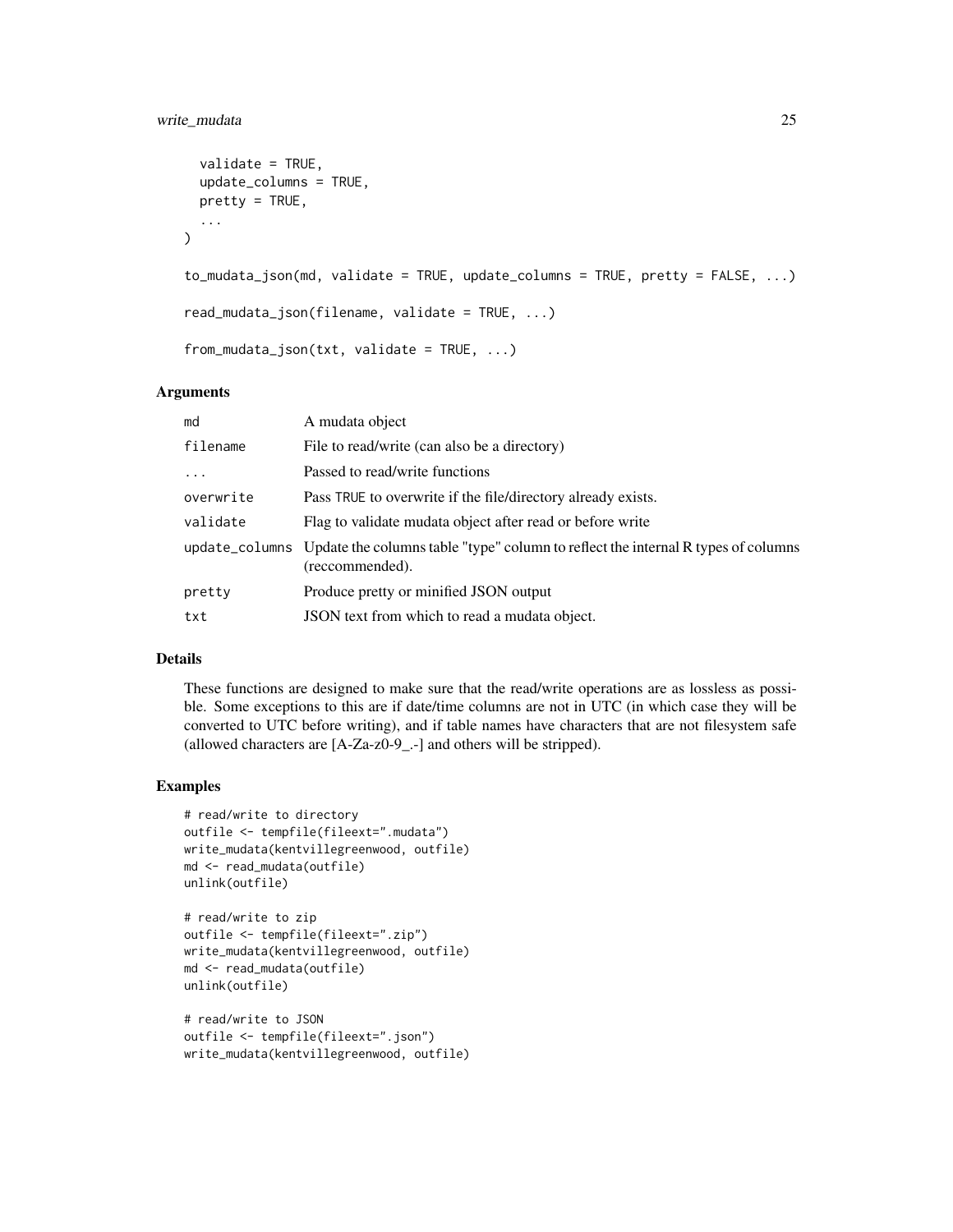26 write\_mudata

md <- read\_mudata(outfile) unlink(outfile)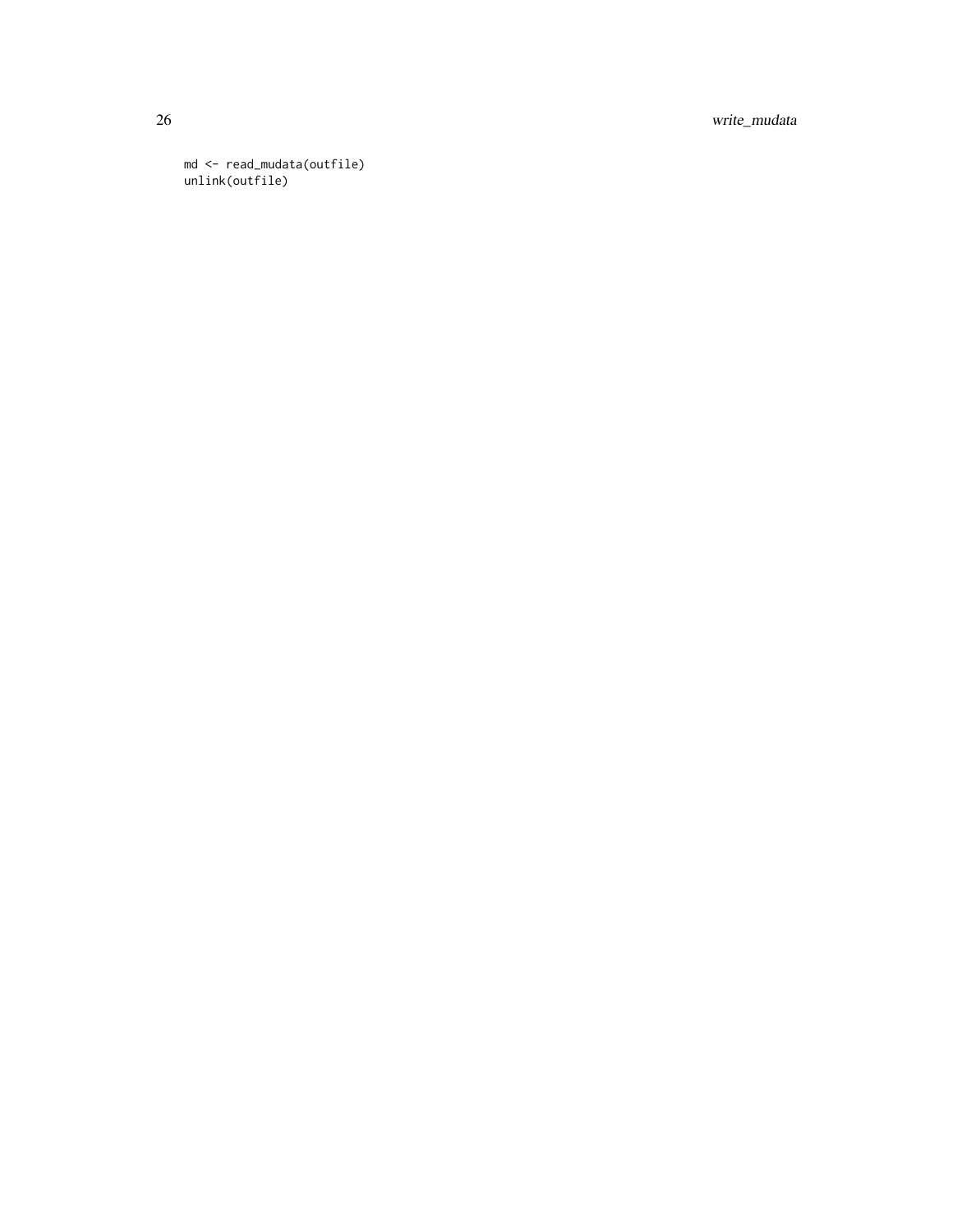# <span id="page-26-0"></span>**Index**

```
∗Topic datasets
    alta_lake, 2
    kentvillegreenwood, 7
    long_lake, 7
    ns_climate, 13
    pocmaj, 14
    pocmajsum, 15
    second_lake_temp, 18
alta_lake, 2, 8
as.mudata (as_mudata), 3
as_mudata, 3
bind_cols, 13
bind_rows, 16
contains, 19
distinct, 16
distinct_columns (distinct_params), 4
distinct_datasets (distinct_params), 4
distinct_locations, 19
distinct_locations (distinct_params), 4
distinct_params, 4
ends_with, 19
filter, 5, 20
filter_data, 20
filter_data (filter_datasets), 5
filter_datasets, 5, 20
filter_locations, 19, 20
filter_locations (filter_datasets), 5
filter_params, 20
filter_params (filter_datasets), 5
from_mudata_json (write_mudata), 24
```
gather, *[13,](#page-12-0) [14](#page-13-0)*

is.mudata *(*is\_mudata*)*, [6](#page-5-0) is\_mudata, [6](#page-5-0)

kentvillegreenwood, [7,](#page-6-0) *[8](#page-7-0)*

```
list, 9, 12
long_lake, 7, 8
```
matches, *[19](#page-18-0)* mudata, *[2,](#page-1-0) [3](#page-2-0)*, *[5](#page-4-0)*, *[7](#page-6-0)*, [8,](#page-7-0) *[12,](#page-11-0) [13](#page-12-0)*, *[16](#page-15-0)*, *[18](#page-17-0)*, *[20](#page-19-0)* mudata\_parse\_column *(*mudata\_prepare\_column*)*, [10](#page-9-0) mudata\_parse\_tbl *(*mudata\_prepare\_column*)*, [10](#page-9-0) mudata\_prepare\_column, [10](#page-9-0) mudata\_prepare\_tbl *(*mudata\_prepare\_column*)*, [10](#page-9-0) mutate, *[11](#page-10-0)* mutate\_columns *(*mutate\_data*)*, [11](#page-10-0) mutate\_data, [11](#page-10-0) mutate\_datasets *(*mutate\_data*)*, [11](#page-10-0) mutate\_locations *(*mutate\_data*)*, [11](#page-10-0) mutate\_params *(*mutate\_data*)*, [11](#page-10-0) mutate\_tbl *(*mutate\_data*)*, [11](#page-10-0)

new\_mudata, [12](#page-11-0) ns\_climate, *[8](#page-7-0)*, [13](#page-12-0)

```
one_of, 19
output_column, 10
```
parallel\_gather, [13](#page-12-0) pocmaj, [14,](#page-13-0) *[15](#page-14-0)* pocmajsum, [15](#page-14-0) print.mudata, [15](#page-14-0)

rbind, *[16](#page-15-0)* rbind.mudata, [16](#page-15-0) read\_mudata, *[12](#page-11-0)* read\_mudata *(*write\_mudata*)*, [24](#page-23-0) read\_mudata\_dir *(*write\_mudata*)*, [24](#page-23-0) read\_mudata\_json *(*write\_mudata*)*, [24](#page-23-0) read\_mudata\_zip *(*write\_mudata*)*, [24](#page-23-0) rename, *[16,](#page-15-0) [17](#page-16-0)*